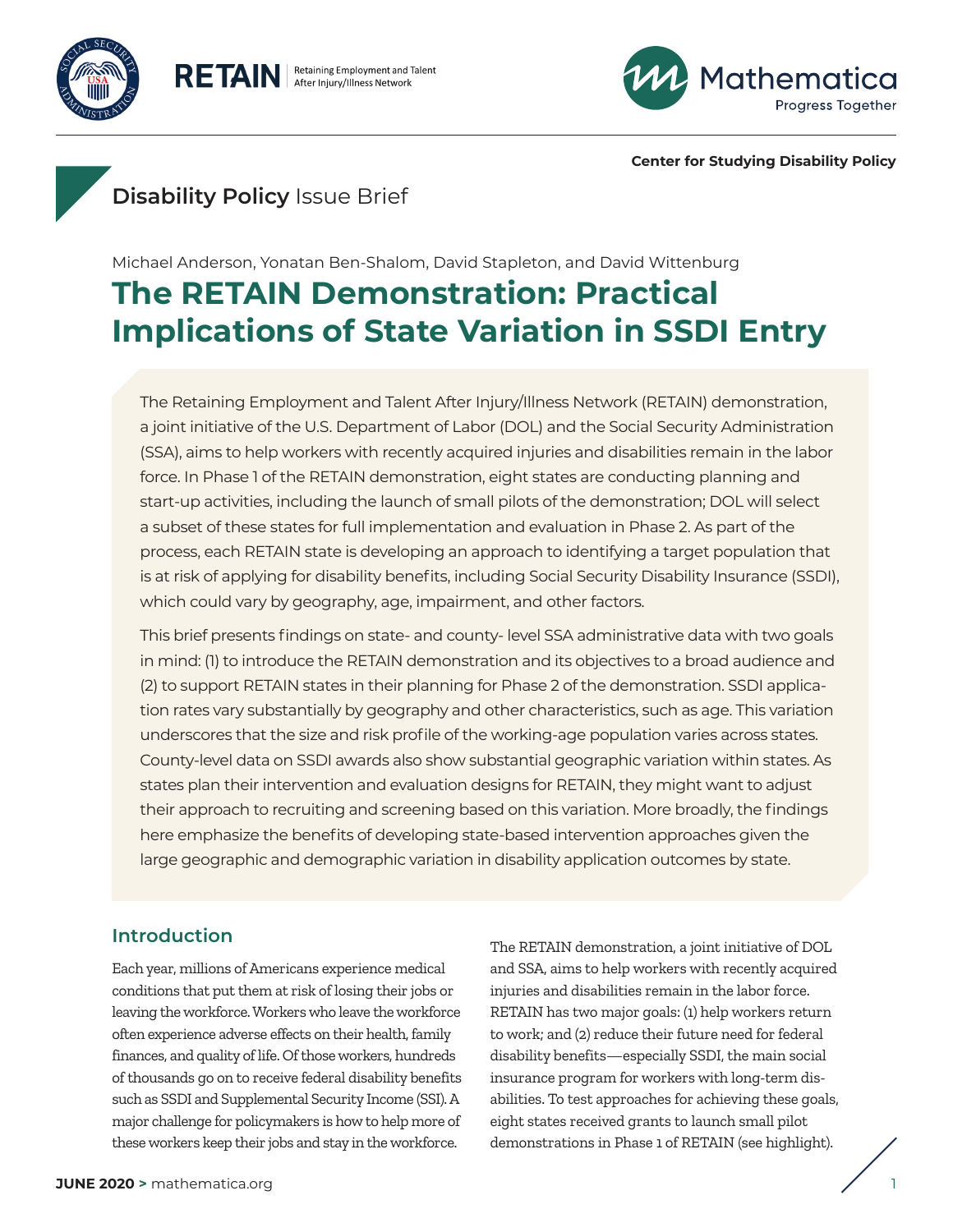## **The RETAIN demonstration**

The RETAIN demonstration includes two phases. In Phase 1, DOL funds the implementation and programmatic technical assistance for eight states to conduct planning and start-up activities, including the launch of a small pilot demonstration. SSA provides evaluation technical assistance for this phase. Based on the pilot experience in Phase 1, DOL will select a subset of states for full implementation and evaluation in Phase 2. The eight states in Phase 1 are California, Connecticut, Kansas, Kentucky, Minnesota, Ohio, Vermont, and Washington.

A central challenge in planning interventions to support the RETAIN demonstration is identifying a target population at risk of applying for SSDI, which could vary by geography, age, impairment, and other factors. Many workers will return to work following an injury or illness without any intervention beyond standard medical care, and applications to SSDI are rare events—even among those who take some time off work due to injury or illness. Effective targeting of services to those who need them (and would not have returned to work without them) is therefore critical to maximizing RETAIN's potential to improve outcomes for workers and reduce their future need for federal disability benefits.

This brief presents findings on state and county-level SSA administrative data to support RETAIN states in their planning for Phase 2 of the demonstration. We show substantial variation in SSDI application rates by geography and other characteristics, such as age. The findings provide insights into the early development considerations for how the states in the RETAIN demonstration might have to take differing approaches to identifying and potentially screening target populations. There is a strong need for varied approaches by state given the large variation in outcomes. For example, smaller states with relatively few SSDI applications and awards might need to recruit from a large catchment area, potentially the entire state, to identify enough workers likely to benefit from RETAIN services. In contrast, larger states with higher volumes of SSDI applications and awards might want to

focus their recruiting efforts on geographic locations where SSDI application and award rates are relatively high.

The brief includes an appendix that shows county-level statistics on SSDI awards. This detailed information is potentially useful in understanding geographic variation in SSDI entry within the eight RETAIN states.<sup>[1](#page-9-0)</sup>

## **Background**

Workers with recently acquired injuries and disabilities might be able to stay in the labor force if they receive well-targeted interventions during the first few weeks after the onset of their medical condition (Ben-Shalom et al. 2018). A promising model with evidence of success is Washington State's Centers for Occupational Health and Education (COHE) program, which helps workers' compensation claimants return to work quickly by providing them with timely, evidence-based services (Stapleton and Christian 2016). A rigorous evaluation of the COHE pilot found that the program substantially reduced joblessness (Wickizer et al. 2011) and, over a longer period, entry into SSDI (Franklin et al. 2015).<sup>2</sup>

An important component of designing these early interventions is the process of matching services by screening for people who might most benefit from intervention supports. For example, the COHE program assigns a health services coordinator to every workers' compensation claimant seeing a COHE-affiliated provider. However, these coordinators intervene in just a minority of cases they assess to be at high risk of long-term disability or that for some reason are not progressing as expected (Stapleton and Christian 2016). This process of screening workers is important to matching the intervention services to the patient's needs.

In addition to screening, an intervention must recruit a large sample to potentially detect an impact. All else equal, the larger the total sample size, the higher the chances for the evaluation to detect an impact. However, there is an important potential tradeoff between screening and sample size that makes it difficult to hold all else equal: in some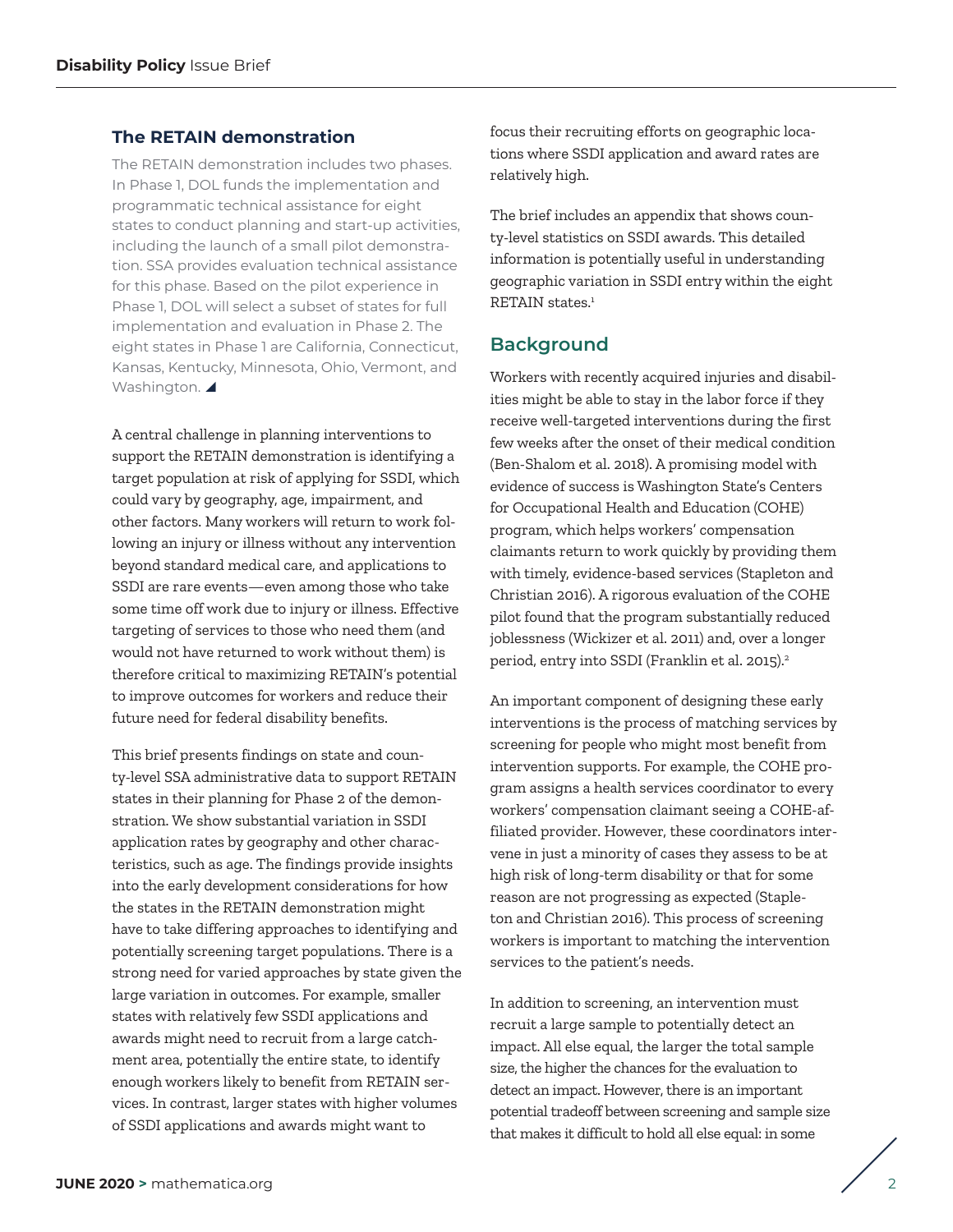cases, increasing the sample size can be done only by relaxing screening. For example, if relaxing the screening process leads to a larger sample of individuals with a lower average risk for some outcomes (such as applying for SSDI), it will reduce the evaluation's ability to detect an impact for those outcomes. Conversely, aggressive screening could create challenges for program teams to recruit sufficient sample members.

The findings from the Demonstration to Maintain Independence and Employment (DMIE) illustrate the potential importance of considering both screening and sample size in developing evaluations that can detect statistically significant impacts. The DMIE intervention tested whether providing enhanced medical services and employment supports to workers with potentially disabling conditions could improve their health and reduce enrollment in federal disability benefits. The intervention team attempted to screen workers who were at risk of losing employment and applying for SSDI and SSI. The evaluation showed lower rates of job loss and applications for SSDI or SSI two years after enrollment for the treatment group versus the control group, but the impact estimates were not statistically significant (Whalen et al. 2012). One potential screening challenge to detecting impacts was that many people in the control group did not lose a job or apply for disability benefits.<sup>[3](#page-9-0)</sup> Given the outcomes of the control group, the evaluation required a much larger sample to detect statistically significant impacts. Put differently, it is possible that either more screening *or* additional sample size could have increased the evaluation's ability to detect a statistically significant finding. We cannot tease out whether just screening or sample size contributed to the statistically insignificant findings. Nonetheless, taken together, these findings underscore the importance of considering both screening and sample sizes for any evaluation.

As designed, the goal of RETAIN is to test promising approaches to improve the return-to-work outcomes of workers and reduce their future need for SSDI and SSI. Building on the evidence from the COHE program and other early intervention models, RETAIN aims to provide services to workers very soon after

they first experience medical problems that interrupt work, at least temporarily. In Phase 1, eight states received grants to develop and test approaches to identifying and serving relevant target populations. Although the approaches varied,<sup>4</sup> each state must identify workers at risk of dropping out of the labor force and applying for SSDI.

One of the challenges states face in developing their intervention approaches is balancing screening and sample size. In the initial stages of the design, we provided guidance to the eight RETAIN states about the implications of screening and sample size for detecting statistically significant impacts on key outcomes of interest for RETAIN—non-employment and SSDI application. However, another challenge states face is they must screen workers who might have an unknown risk of SSDI application. A further complication is that the risk of SSDI application varies substantially by state and potentially regions within states. For this reason, states could benefit from more information about the risks of SSDI application, which they can potentially use to screen workers and identify promising substate areas for implementation.

Our analysis presents data on the risk of SSDI application in the eight RETAIN states. We analyzed SSA administrative data to show the number of SSDI applications in each state, and we used data from the American Community Survey (ACS) to estimate the number of working-age individuals who could possibly apply for SSDI in each state. This estimate is important in understanding how many potential SSDI applicants are in the eligible pool, which is especially important in states with smaller overall populations. We then calculated SSDI applicants as a percentage of the SSDI-eligible population using information from both data sources. The findings provide estimates for the overall number of SSDI applications and the incidence per capita, which could inform states' eventual screening efforts. In general, there is likely to be a need for more screening when there are fewer SSDI applicants and it might be challenging to identify SSDI applicants from a large pool of workers (that is, low SSDI application rates).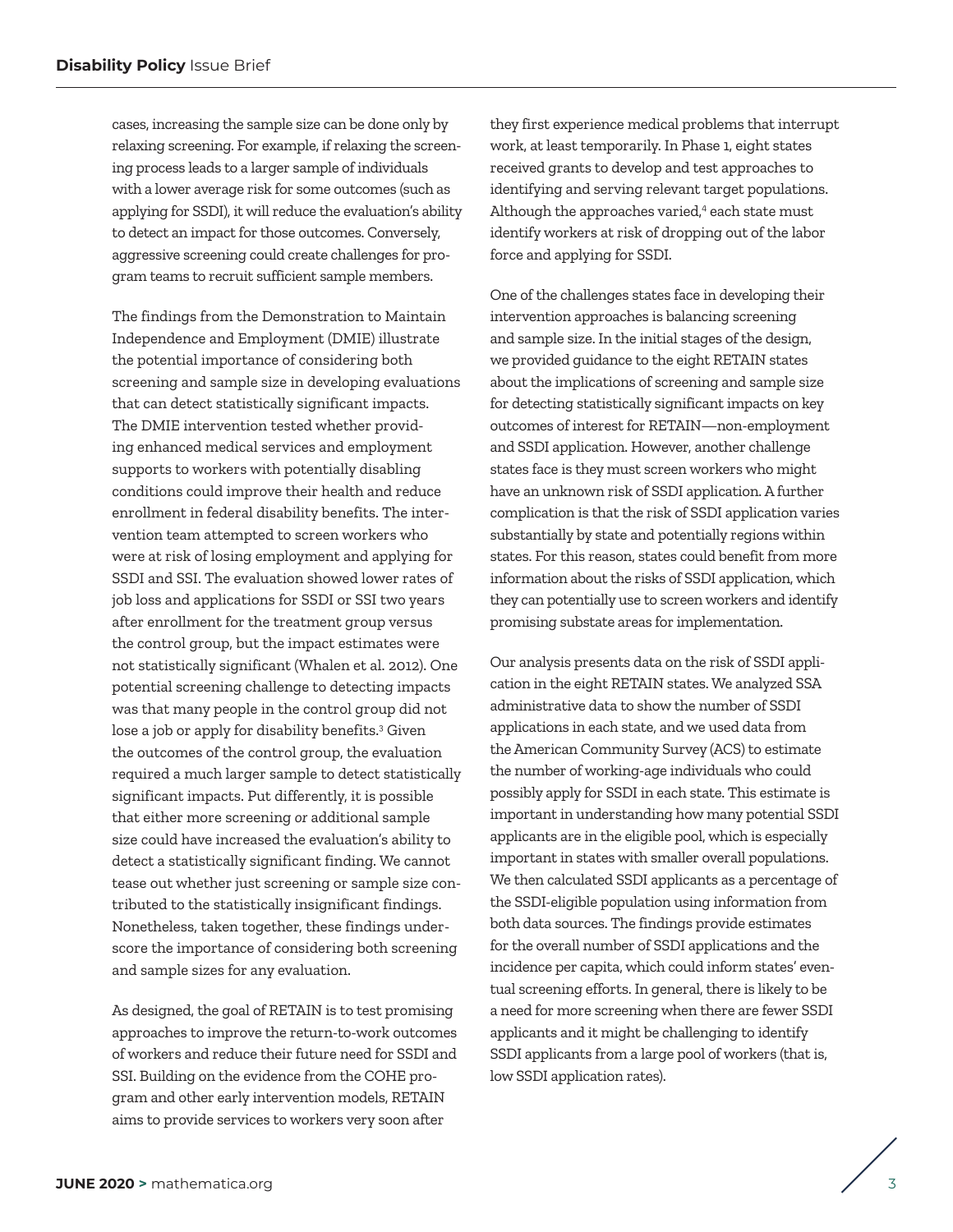## **State variation in SSDI applications**

We examined SSDI application patterns by several characteristics, including state, age, and impairment. For RETAIN states, understanding the level and incidence of SSDI applications indicates the size of the target population and the amount of screening that might be necessary to identify those needing RETAIN services. The comparison across all states provides context for the policy problem the RETAIN demonstration will begin to address and information to help understand RETAIN states' experiences and their potential for replication in other states. Understanding how the risk of SSDI entry varies across states is particularly important given the DMIE experience, in which many people in the initial target populations were not substantially at risk for some of the key outcomes of interest.

## **Variation in SSDI applications can inform approaches to screening state target populations**

The RETAIN grantees can use information on the volume and per-capita rate of SSDI applications in their state, along with the county-level award data we provide in the appendix, to select a promising target population who can benefit from RETAIN services.[5](#page-10-0) This information can help RETAIN grantees understand the number of workers who might be likely to apply for SSDI in their respective states, and where they are located within the state, which is relevant to the states' planning activities for Phase 2 of the demonstration.

To illustrate why these state statistics on applications and awards matter to planning, consider a state that has a sample size goal of 3,000 enrollees. If the state enrolls many workers who have low risk of applying to SSDI, the evaluation of that intervention will likely not find a statistically significant effect on applications even if there is an effect for the small number of the 1,500 assigned to treatment who would have applied in the absence of the intervention. Hence, the per-capita rates shown in this brief provide an at-a-glance perspective of the risk for key outcomes of the demonstration—SSDI applications and awards. States with generally

low-risk populations (that is, their SSDI per capita application rates are low) would need to carefully screen workers to identify those who are truly at risk for SSDI relative to a high-risk state that might require less screening.

In the following analysis, we attempt to illustrate the potential pool of workers for RETAIN states using population and per capita statistics, including breakdowns by age and impairment. The population statistics show the overall number of SSDI applications or, in the appendix, SSDI awards. These numbers are relevant for understanding how states differ in their volume of at-risk workers. We then show per capita statistics for the working age population in each state. We define this population as individuals ages 20 to 64, which approximates how many working-age people in each state might apply for benefits. These per capita statistics might be useful to states in understanding the scale of their screening effort (that is, how many workers they might potentially have to screen to identify a person who might apply for SSDI)[.6](#page-10-0) These statistics could be especially applicable in considering state tools for screening the population of workers before delivering RETAIN services.

Figure 1 presents the total number of SSDI applications in 2017 for each state. The number of SSDI applications varied considerably across states. California, which had the most applications, had about 50 times as many as Alaska, the state with the fewest. This variation is to be expected, given differences in state population size. The 5 states with the most applications—California, Texas, Florida, New York, and Pennsylvania—all had more than 50,000 applications in 2017. In that year, 16 states had fewer than 10,000 applications. The remaining 30 states (including Washington, DC) each had 10,000 to 50,000 applications.

The eight RETAIN states generally reflected the national variation across states. California and Ohio were among the six states with the largest number of applications in 2017. Washington and Kentucky were in the top half of the national distribution. Minnesota, Connecticut, Kansas, and Vermont were in the bottom half of the national distribution. Vermont had the fifth-fewest applications of all states.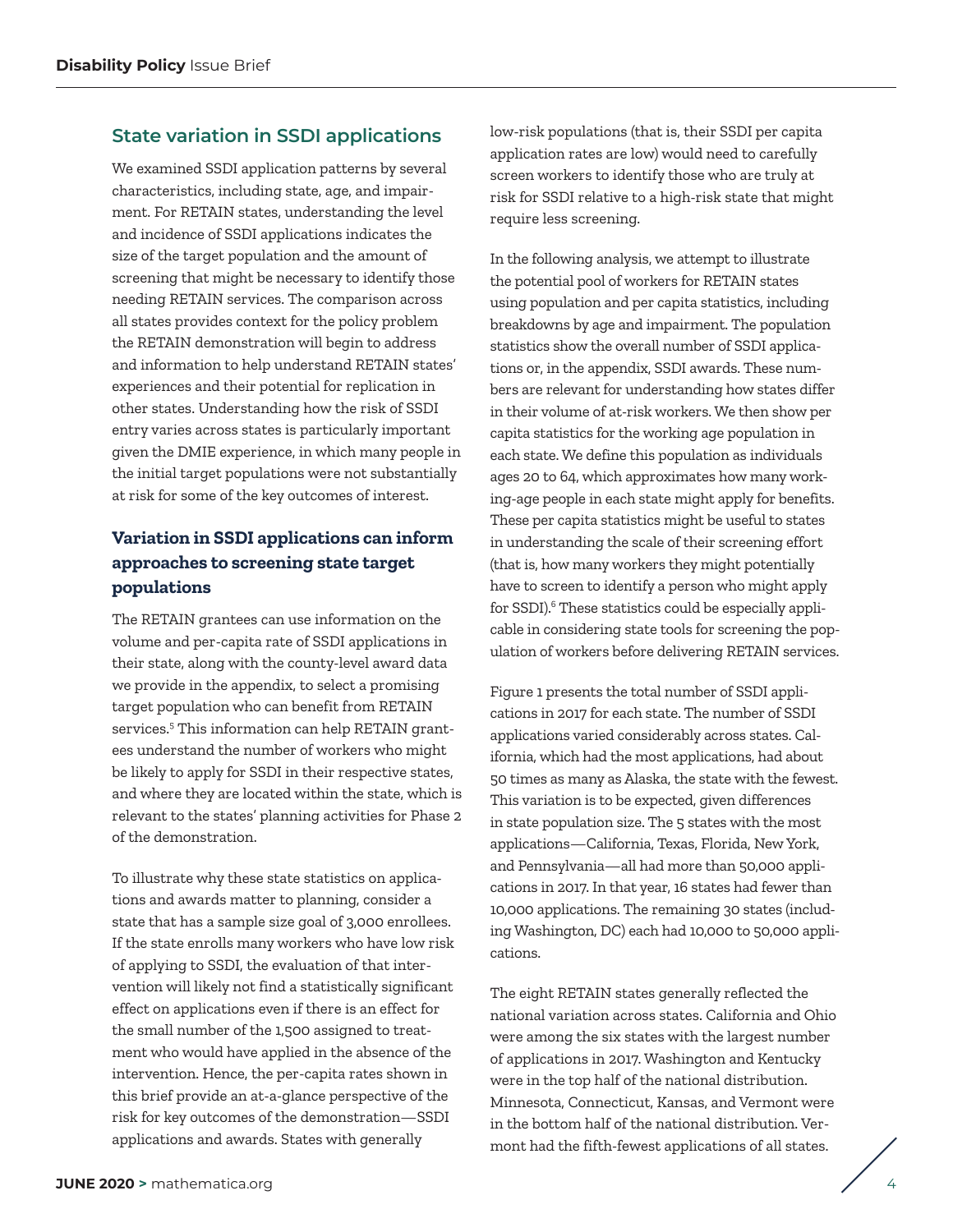States with a larger number of SSDI applications have more latitude than those with fewer applications to target those within-state regions with a relatively high incidence of SSDI applications. However, both

types of states could implement eligibility criteria to increase the likelihood of recruiting those most likely to apply for SSDI. In the next section, we consider two such criteria—age and impairment.



#### **Figure 1. Number of SSDI applications, by state, 2017**

Note: Based on authors' calculations using data from SSA administrative records for applicants age 20 to 64. Application totals do not include those denied for nonmedical reasons.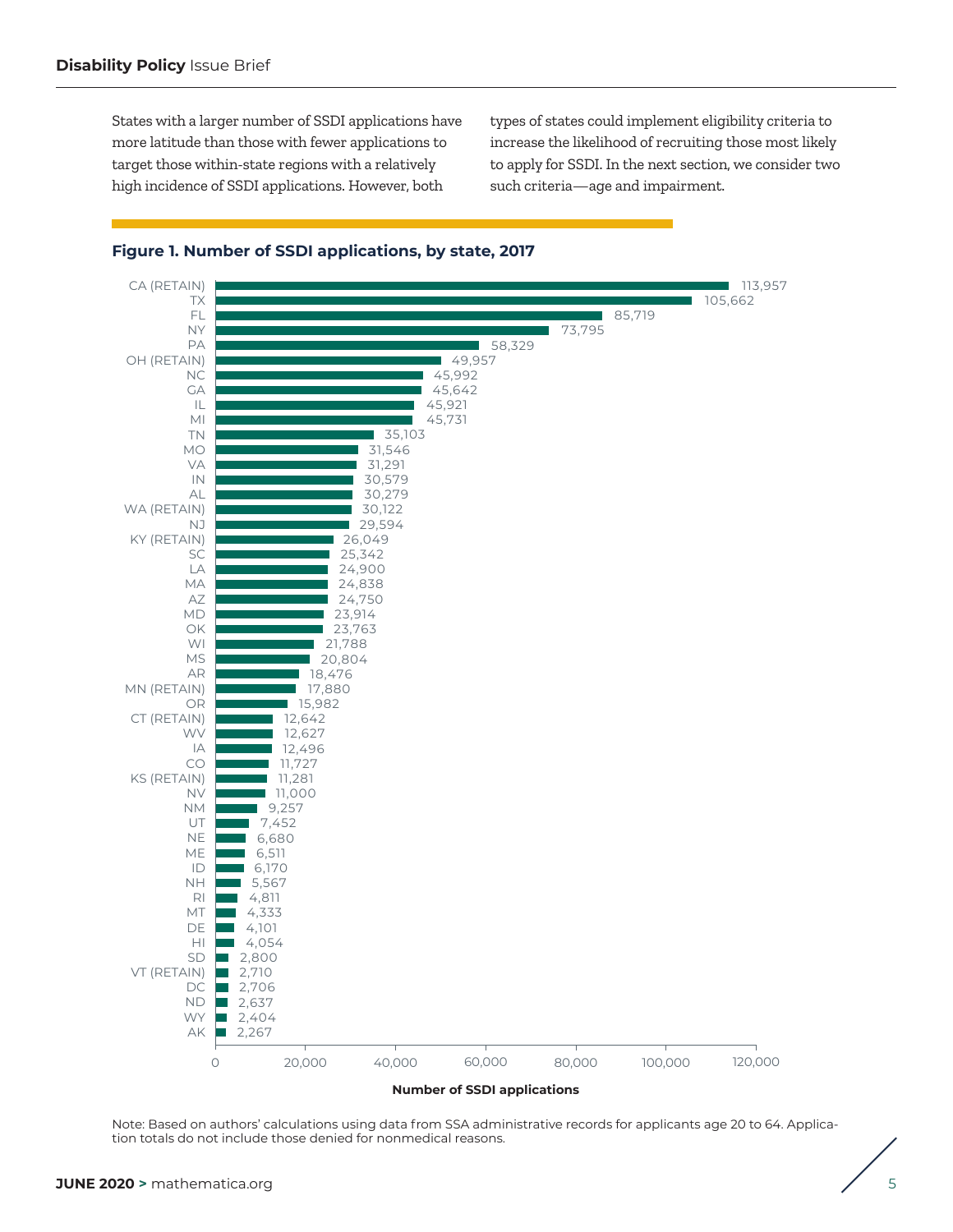## **Risk of SSDI application varies by age and impairment**

RETAIN states might choose to try to engage certain subgroups of workers to recruit those at higher risk of applying for SSDI, especially subgroups defined by age or impairment (Figure 2). The risk of SSDI application substantively increases with age. For example, the SSDI application rate ranges from a low of 0.41 percent in the youngest age category (ages 20 to 44) to a high of 1.34 percent in an older age category (ages 55 to 59).

Musculoskeletal conditions are the most commonly cited primary diagnoses in initial claims for disability benefits (Meseguer 2018) and are a key

potential screening condition in many states. Over the past several decades, there has been a large increase in SSDI awards to those with musculoskeletal impairments. In addition, a growing body of evidence suggests the efficacy of early interventions for those with musculoskeletal impairments (Anand and Ben-Shalom 2017). According to the figure, workers with musculoskeletal conditions as their primary impairment make up about one-third of SSDI applicants within each age category. Not surprisingly, six of the eight RETAIN states refer to services for people with musculoskeletal conditions in summarizing their intervention approaches.[7](#page-10-0)



#### **Figure 2. SSDI application rates, by age and musculoskeletal impairment, 2017**

Note: Based on authors' calculations using data from SSA administrative records and the ACS. The SSDI-eligible population is the ACS-based estimate for the size of the population ages 20 to 64 for the state minus the number of SSDI beneficiaries ages 20 to 64 who reside in that state.

#### **Risk of SSDI application varies by state**

States' strategies for identifying and recruiting workers most likely to benefit from an early intervention might consider state-specific population characteristics. Although SSDI applications are rare events, states vary considerably in the proportion

of individuals who apply for SSDI in a given year. Nationally, 0.70 percent of the population ages 20 to 64 not already receiving SSDI applied for SSDI benefits in 2017; in states, that figure ranged from a low of 0.35 percent in Colorado to a high of 1.31 percent in West Virginia and Mississippi (Figure 3).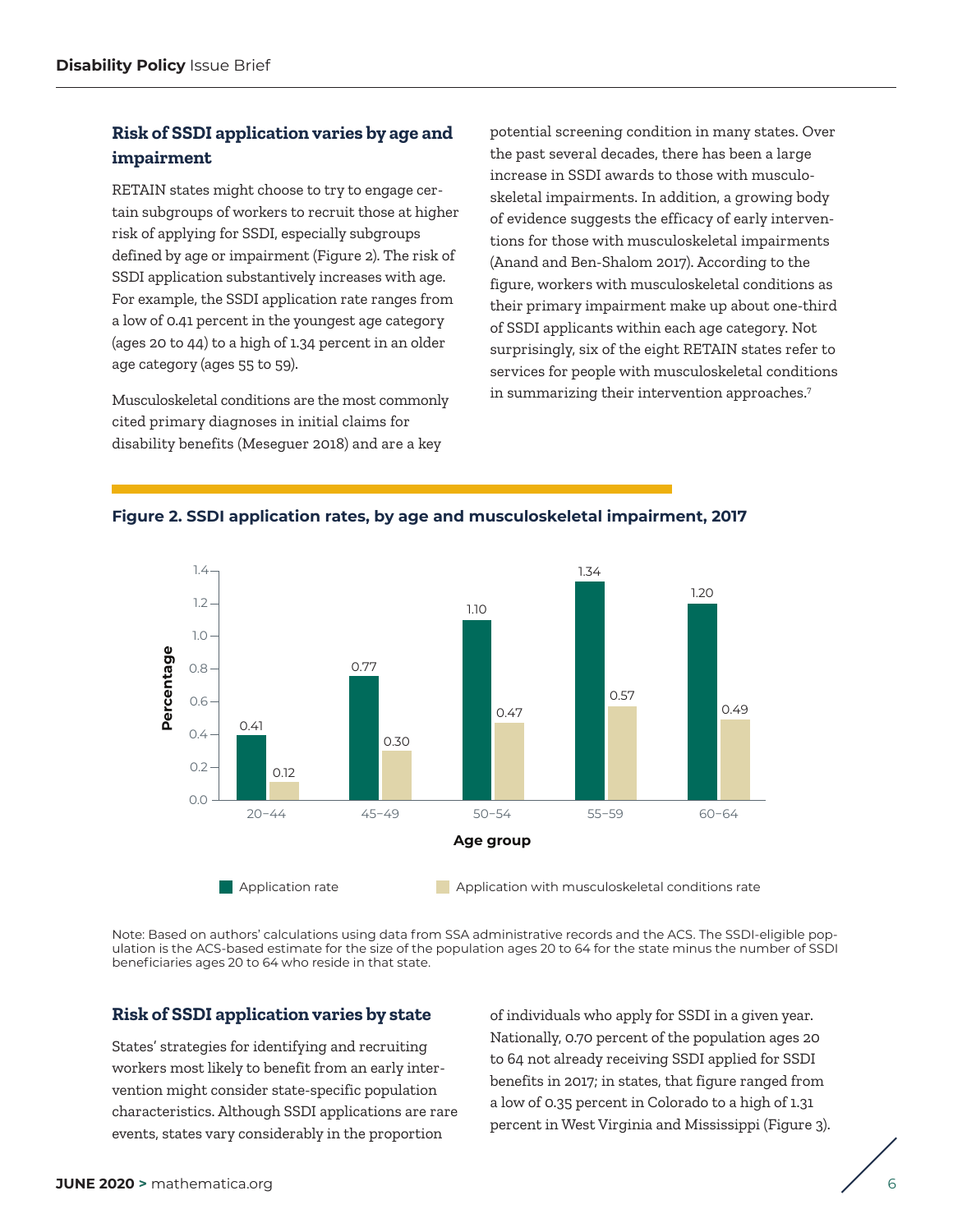

#### **Figure 3. SSDI applications as a percentage of the SSDI-eligible population, by state and age group, 2017**

Note: Based on authors' calculations using data from SSA administrative records and the ACS. The SSDI-eligible population is the ACS-based estimate for the size of the population ages 20 to 64 for the state minus the number of SSDI beneficiaries ages 20 to 64 who reside in that state.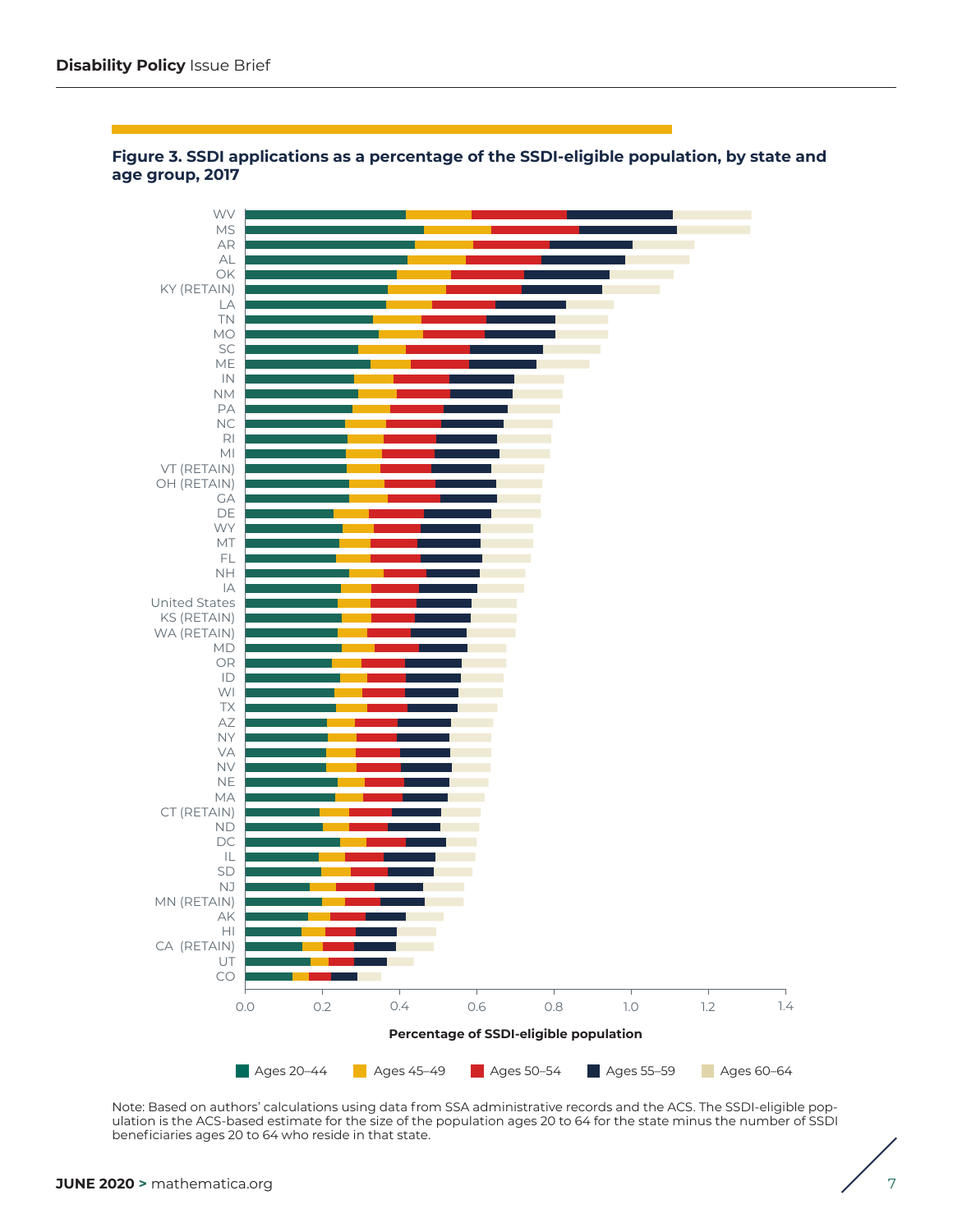SSDI application rates were highest in the so-called disability belt states of Appalachia, the mid-South, and the Mississippi Delta (Romig 2018)—Alabama, Arkansas, Kentucky, Mississippi, Missouri, Tennessee, and West Virginia, with the notable addition of Oklahoma. In these states, the SSDI application rate ranged from 0.94 to 1.31 percent. SSDI application rates were lowest in the western states of Alaska, California, Colorado, Hawaii, and Utah.

The eight RETAIN states generally reflected the national variation across states. California, Minnesota, and Connecticut were at the lower end of the distribution, with SSDI application rates of 0.49, 0.56, and 0.61 percent, respectively. Kansas and Washington had an application rate similar to the United States as a whole (0.70 percent), and Ohio and Vermont had rates slightly above that (0.77 percent). Kentucky had by far the highest application rate of all RETAIN states (1.07 percent). States with relatively low application rates might choose to implement stricter eligibility requirements for RETAIN participation to recruit workers more likely to benefit from the intervention (for example, those with more severe conditions, poorer access to supports, or less transferrable skills).

The distribution of SSDI applications across age groups was similar across states. Nationally, 46 percent of applicants were younger than 50; 54 percent were 50 and older. In all states, the older group of applicants was about evenly split among the 50 to 54, 55 to 59, and 60 to 64 age groups. Compared to age, there was more state variation in the share of applications with musculoskeletal conditions. Nationally, 37 percent of SSDI applications claimed that a musculoskeletal condition was the primary impairment causing disability. The proportion of SSDI applicants alleging such a condition ranged from a low of 26 percent in New Hampshire to a high of 45 percent in Kentucky (Figure 4). States with a relatively large share of applications based on musculoskeletal conditions might choose to focus early intervention on this type of impairment. In contrast, those with a smaller share of such applications might want to broaden their targeting to a wider set of impairments.

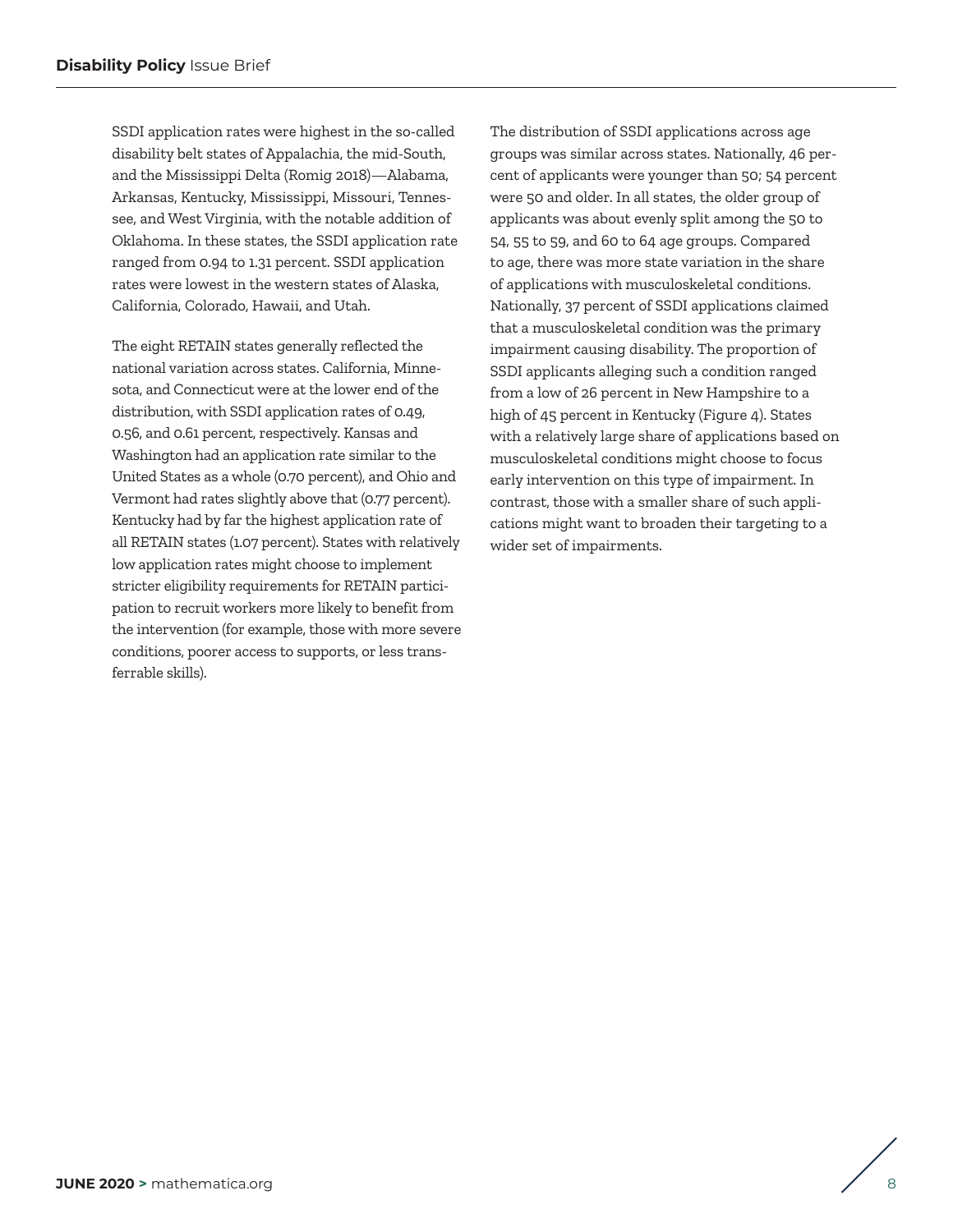

#### **Figure 4. Percentage of state SSDI applications alleging musculoskeletal conditions, 2017**

Note: Based on authors' calculations using data from SSA administrative records for applicants ages 20 to 64 and the ACS. The SSDI-eligible population is the ACS-based estimate for the size of the population ages 20 to 64 for the state minus the number of SSDI beneficiaries ages 20 to 64 who reside in that state.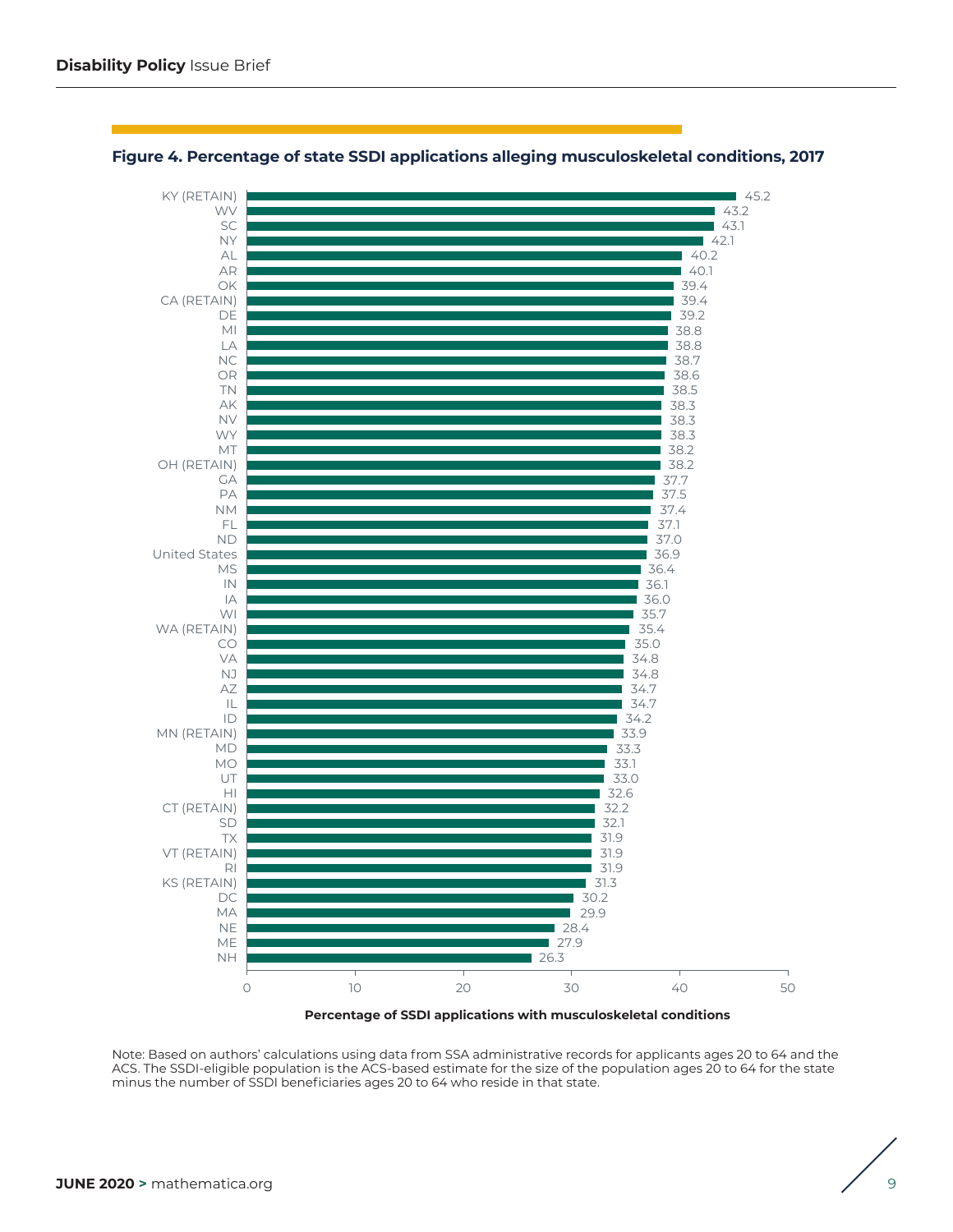## <span id="page-9-0"></span>**Discussion**

To develop an intervention that might produce an eventual impact on the key outcome of SSDI applications, a state's target population for RETAIN must include enough people who are at risk of applying to SSDI. Lessons from previous demonstrations underscore the importance of selecting a target population that is both sufficiently large and indeed at risk for the central outcomes to generate impacts that are both meaningful and detectable.

Our analysis indicates that the eight RETAIN states vary substantially in terms of SSDI application volumes and rates, which are relevant to the current planning activities. Specifically, in Phase 1 of the RETAIN demonstration, DOL and SSA are working with RETAIN states to develop intervention and evaluation approaches for potential implementation at a larger scale in Phase 2. The findings here highlight that the RETAIN states differ substantially in terms of the size and risk profile of their target populations (that is, the percentage of the worker population that applies for SSDI). The variation in SSDI application volume and rates among the eight RETAIN states reflects an even broader variation across all 50 states.

We anticipate that RETAIN states will be able to use the findings to better understand their potential target populations. Specifically, the SSDI award rates and counts by county provide some indication about the potential pool of workers who might benefit from RETAIN within each county. Thus, a state seeking to expand enrollment could use these data to identify counties where there are substantive numbers of SSDI awardees. Where per capita award rates are relatively low, a state might have to do more extensive screening to identify workers who would most benefit from RETAIN. Based on the county-level data on SSDI awards, RETAIN states are not running their Phase 1 pilots in particularly high-risk areas, which suggests that taking account of these data can indeed make a difference in states' plans for expansion in Phase 2. Similarly, state recruitment plans for Phase 2 could take into account how the risk of SSDI entry varies by age.

More broadly, the findings underscore the large variation across states in the potential target population for early intervention supports. For example, the incidence of SSDI application among those ages 20 to 64 population not already receiving SSDI in the state with the highest SSDI application rate (West Virginia) was more than triple the rate of the state with the lowest rate (Colorado). These large state differences suggest a potential need for customizing approaches to identify and support workers following the onset of a disability in ways that might vary substantially by state. The RETAIN demonstration represents one approach to testing state-led interventions that allows for such customization combined with federal support through programmatic and evaluation technical assistance.

## **Endnotes**

<sup>1</sup>We also provided detailed county-level tabulations for each county within the eight states. We anticipate that this information can be especially useful in helping states assess counties that might be most promising for identifying populations who are at risk of applying for SSDI in Phase 2. In the appendix, we present information on awards for the counties with the most awards in each state. We provide county-level information on awards, instead of applications, because reliable information on county of application was not available at the time that we assembled these data.

2 Overall, COHE patients' relative risk of being out of work and still receiving workers' compensation disability benefits at one year was 21 percent lower than for comparison group patients; for COHE participants with back sprains, the relative risk was 37 percent lower than the comparison group (Wickizer et al. 2011). The COHE evaluators did not have access to SSA data they estimated SSDI entry by identifying workers' compensation claims that received an offset from SSA. Based on those data, 2.5 percent of COHE patients received SSDI within eight years after their injuries, compared to 3.4 percent of patients in the comparison group—a 26 percent difference (Franklin et al. 2015).

<sup>3</sup> The estimated impacts for the percentage not employed and the percentage applying for SSDI or SSI within two years after enrollment were not statistically significant; both estimates were small relative to their control percentages (3.3 and 15.2 percent relative reductions, respectively, based on control means of 6.1 and 13.8 percent, respectively). In contrast, the evaluation did find a statistically significant decrease of 1.4 percentage points in SSDI and/or SSI awards within one year after enrollment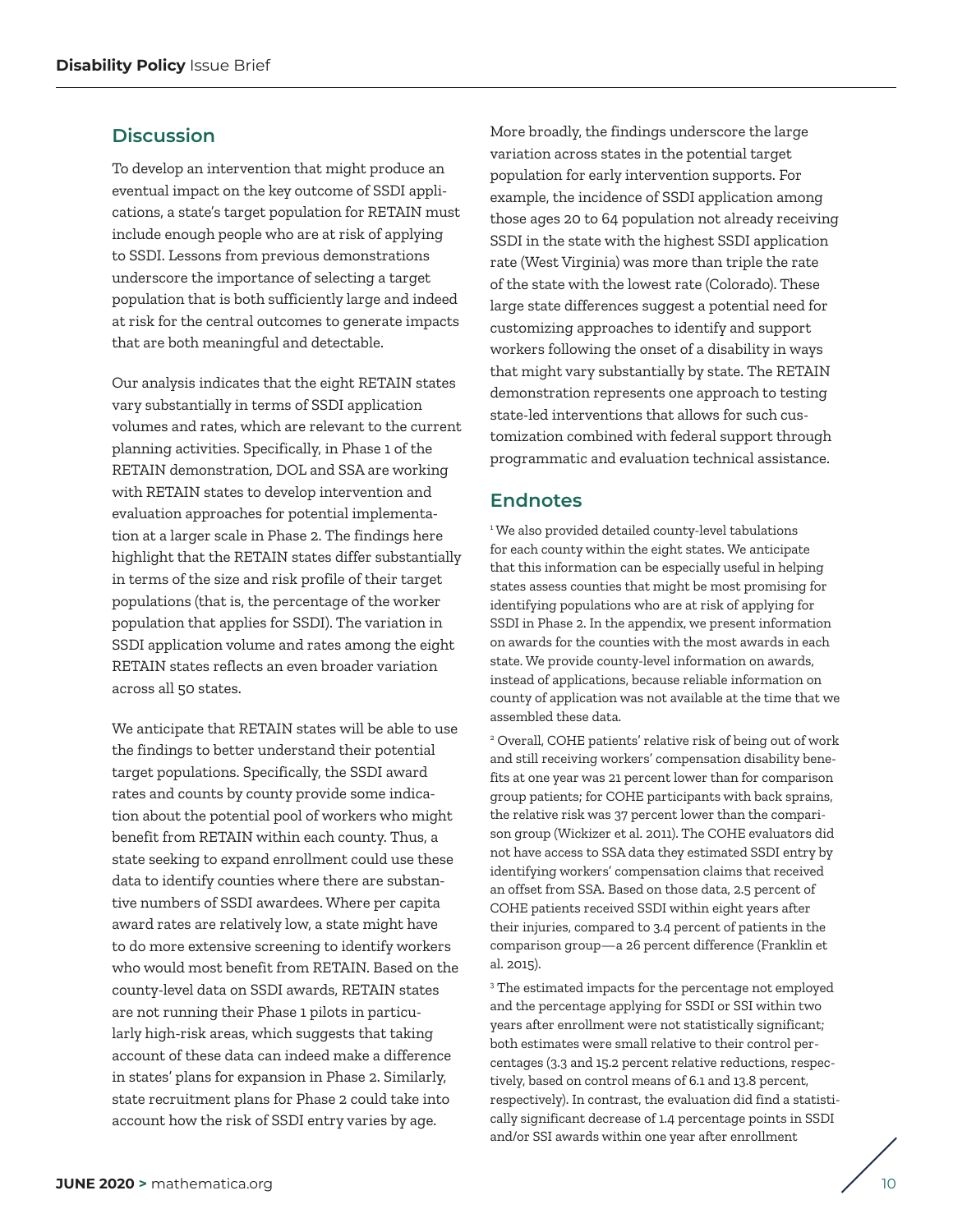<span id="page-10-0"></span>(3.2 versus 1.8 percent). The estimated impact on awards was statistically significant despite the small control group percentage for awards because of its large *relative* size—a reduction of 44 percent.

4 Information about each state's RETAIN program is available at [https://www.dol.gov/odep/topics/SAW-RTW/](https://www.dol.gov/odep/topics/SAW-RTW/grant-recipents.htm) [grant-recipents.htm.](https://www.dol.gov/odep/topics/SAW-RTW/grant-recipents.htm)

<sup>5</sup> Ideally, we would provide states with county-level information on SSDI applications as well as awards, because applying to SSDI within 12 months of enrollment is a pri mary outcome for the RETAIN demonstration. However, reliable county-level information for applications was not retrieveable at the time that we assembled these data. Although the appendix includes information on the 10 counties with the most SSDI awards in each state, we have provided information on awards for all counties in the state directly to RETAIN grantees.

 $6$  The numerator for the per capita statistics is SSDI applications from SSA administrative records. The denom i nator is the SSDI-eligible population. The SSDI-eligible population includes those ages 20 to 64, which we estimate from the ACS, minus the number of current SSDI beneficiaries ages 20 to 64.

<sup>7</sup> For reference to state grant summaries, see U.S. Department of Labor. "S@W/R2W Research & RETAIN Demon stration Projects." Available at [https://www.dol.gov/odep/](https://www.dol.gov/odep/topics/SAW-RTW/grant-recipents.htm) [topics/SAW-RTW/grant-recipents.htm.](https://www.dol.gov/odep/topics/SAW-RTW/grant-recipents.htm)

## **References**

Anand, Priyanka, and Yonatan Ben-Shalom. "The Promise of Better Economic Outcomes for Workers with Musculoskeletal Conditions." New York: Hunter College, Roosevelt House Faculty Forum, May 2017. Available at [http://www.roosevelthouse.hunter.cuny.edu/?fo](http://www.roosevelthouse.hunter.cuny.edu/?forum-post=promise-better-economic-outcomes-workers-musculoskeletal-conditions)[rum-post=promise-better-economic-outcomes-work](http://www.roosevelthouse.hunter.cuny.edu/?forum-post=promise-better-economic-outcomes-workers-musculoskeletal-conditions)[ers-musculoskeletal-conditions.](http://www.roosevelthouse.hunter.cuny.edu/?forum-post=promise-better-economic-outcomes-workers-musculoskeletal-conditions) Accessed March 31, 2020.

Ben-Shalom, Yonatan, Jennifer Christian, and David Stapleton. "Reducing Job Loss Among Workers with New Health Problems." In *Investing in America's Workforce: Improving Outcomes for Workers and Employers: Volume I: Investing in Workers*, edited by Stuart Andreason, Todd Greene, Heath Prince, and Carl E. Van Horn. Kalamazoo, MI: W.E. Upjohn Institute for Employment Research, 2018.

Franklin, Gary M., Thomas M. Wickizer, Norma B. Coe, and Deborah Fulton-Kehoe. "Workers' Compensation: Poor Quality Health Care and the Growing Disability Problem in the United States." *American Journal of Industrial Medicine*, vol. 58, no. 3, 2015, pp. 245–251.

Meseguer, Javier. "Correlation Patterns Between Primary and Secondary Diagnosis Codes in the Social Security Disability Program." ORES Working Paper No. 113, Washington, DC: Social Security Administration, June 2018.

Romig, K. "Geographic Concentration of Poor Health Explains Most of 'Disability Belt.'" Washington, DC: Center on Budget and Policy Priorities, 2018. Available at [https://www.cbpp.org/blog/geographic-concentra](https://www.cbpp.org/blog/geographic-concentration-of-poor-health-explains-most-of-disability-belt)[tion-of-poor-health-explains-most-of-disability-belt](https://www.cbpp.org/blog/geographic-concentration-of-poor-health-explains-most-of-disability-belt). Accessed December 26, 2019.

Stapleton, David, and Jennifer Christian. "Helping Workers Who Develop Medical Problems Stay Employed: Expanding Washington's COHE Program Beyond Workers' Compensation." Washington, DC: Mathematica Policy Research, 2016.

Whalen, Denise, Gilbert Gimm, Henry Ireys, Boyd Gilman, and Sarah Croake. "Demonstration to Maintain Independence and Employment (DMIE)." Final report submitted to the Centers for Medicare & Medicaid Services. Washington, DC: Mathematica Policy Research, 2012.

Wickizer, Thomas M., Gary Franklin, Deborah Fulton-Kehoe, Jeremy Gluck, Robert Mootz, Terri Smith-Weller, and Roy Plaeger-Brockway. "Improving Quality, Preventing Disability, and Reducing Costs in Workers' Compensation Healthcare: A Population-Based Intervention Study." *Medical Care*, vol. 49, no. 12, 2011, pp. 1105–1111.

**FOLLOW US >**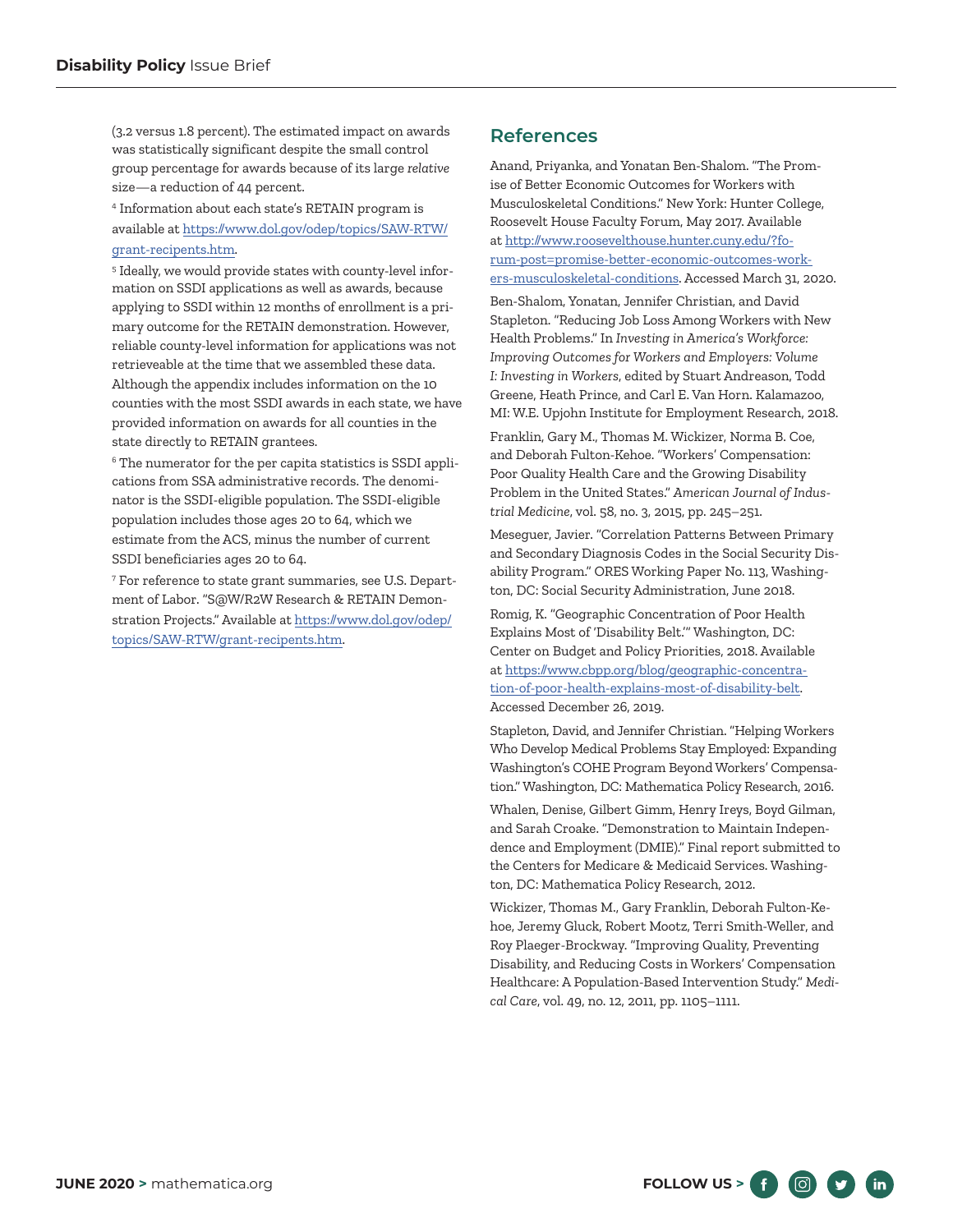# **Appendix: SSDI Application and Award Information for RETAIN States**

$$
\Bigg/ \Bigg|_{12}
$$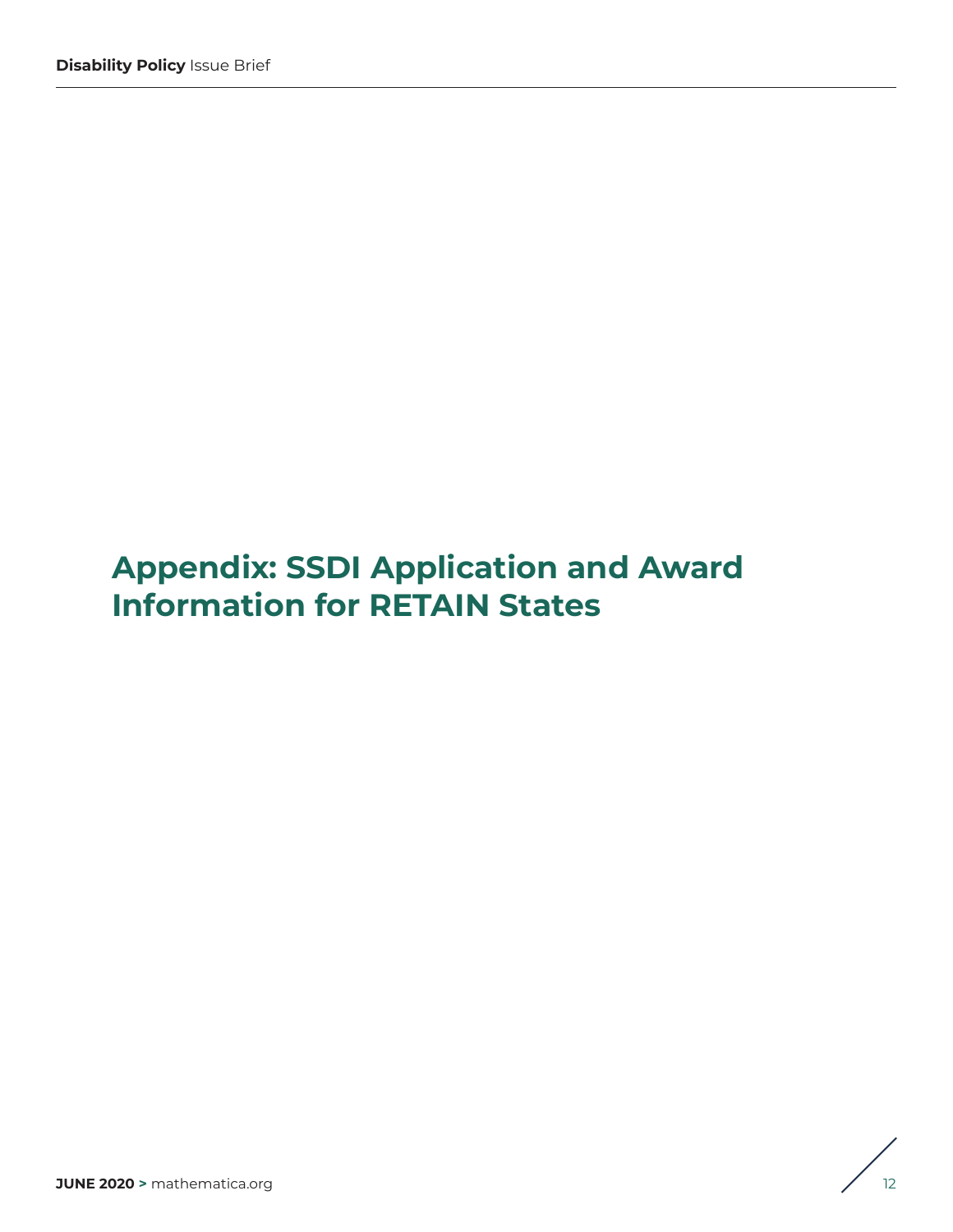# **SSDI application and award information: California**

## **SSDI applications and awards in California, ages 20−64, 2017**

|              | Overall | With musculoskeletal condition |
|--------------|---------|--------------------------------|
| Applications | 113.956 | 44.869                         |
| Awards       | 49.454  | 18.858                         |

Note: Based on authors' calculations using data from SSA administrative records. Application totals do not include those denied for nonmedical reasons.



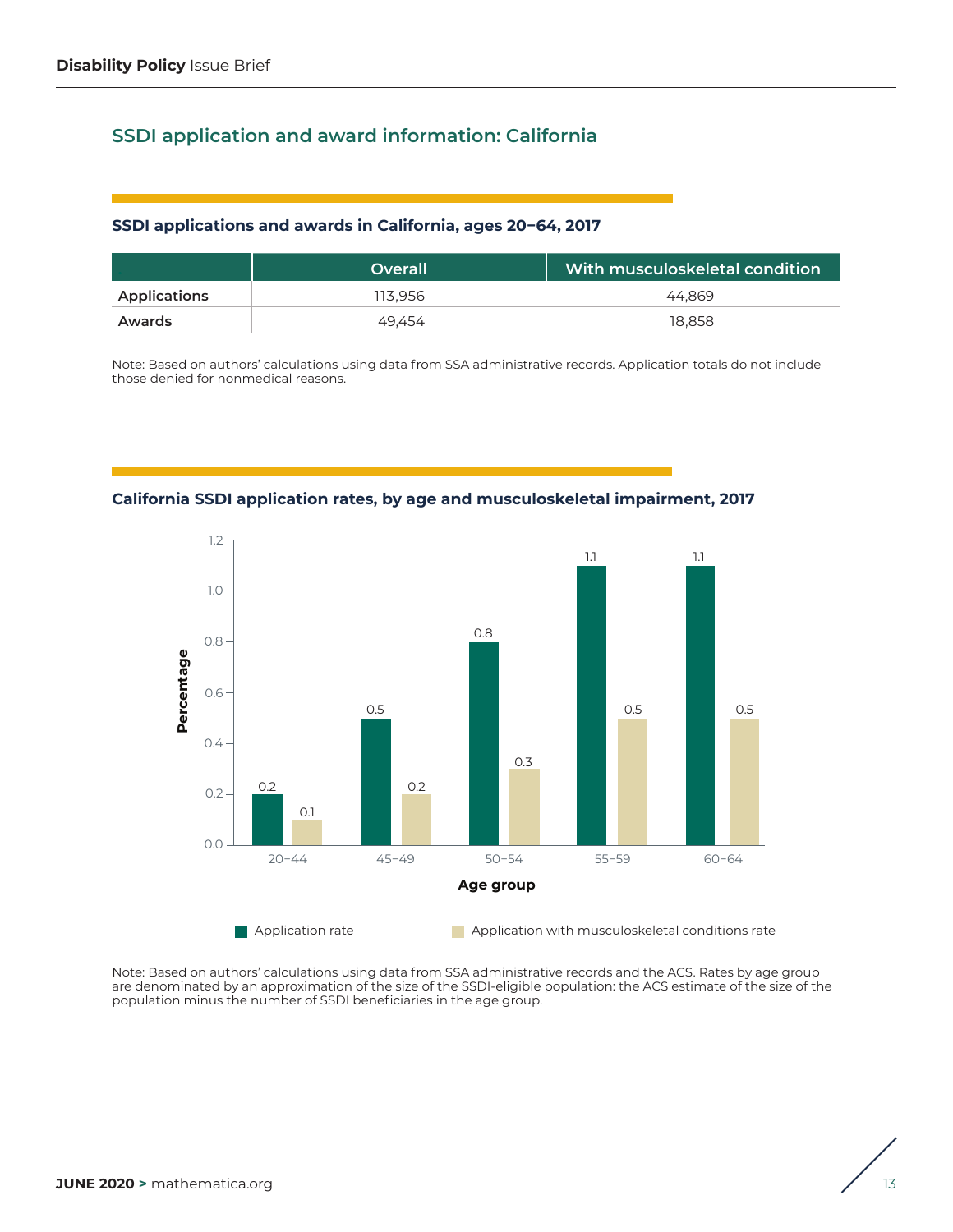

#### **10 California counties with the most SSDI awards, ages 20−64, 2017**

Note: Based on authors' calculations using data from SSA administrative records. We have provided information for all counties directly to the state.

| <b>County</b>       | Number of<br>SSDI-eligible<br>people | Number of<br><b>SSDI</b> awards | <b>SSDI</b><br>award rate | Number of<br><b>SSDI</b> awards<br>with mus-<br>culoskeletal<br>condition | <b>SSDI</b> award<br>rate with<br>musculo-<br>skeletal<br>condition |
|---------------------|--------------------------------------|---------------------------------|---------------------------|---------------------------------------------------------------------------|---------------------------------------------------------------------|
| <b>Los Angeles</b>  | 6,164,824                            | 11,463                          | 0.19                      | 4,280                                                                     | 0.07                                                                |
| San Diego           | 1,995,485                            | 4,037                           | 0.20                      | 1,415                                                                     | 0.07                                                                |
| Riverside           | 1,317,778                            | 3,224                           | 0.24                      | 1,255                                                                     | 0.10                                                                |
| San Bernardino      | 1,223,836                            | 3,103                           | 0.25                      | 1,234                                                                     | 0.10                                                                |
| Orange              | 1,898,652                            | 2,813                           | 0.15                      | 957                                                                       | 0.05                                                                |
| Sacramento          | 868,957                              | 2,578                           | 0.30                      | 982                                                                       | 0.11                                                                |
| Alameda             | 1,014,597                            | 1,987                           | 0.20                      | 710                                                                       | 0.07                                                                |
| <b>Contra Costa</b> | 653,855                              | 1,657                           | 0.25                      | 674                                                                       | 0.10                                                                |
| Santa Clara         | 1,173,804                            | 1,516                           | 0.13                      | 460                                                                       | 0.04                                                                |
| <b>Kern</b>         | 490,007                              | 1,456                           | 0.30                      | 615                                                                       | 0.13                                                                |

#### **SSDI awards for 10 California counties with the most awards, ages 20−64, 2017**

Note: Based on authors' calculations using data from SSA administrative records and the ACS. Rates by county are denominated by an approximation of the size of the SSDI-eligible population: the ACS estimate of the size of the population minus the number of SSDI beneficiaries in the county. We have provided information for all counties directly to the state.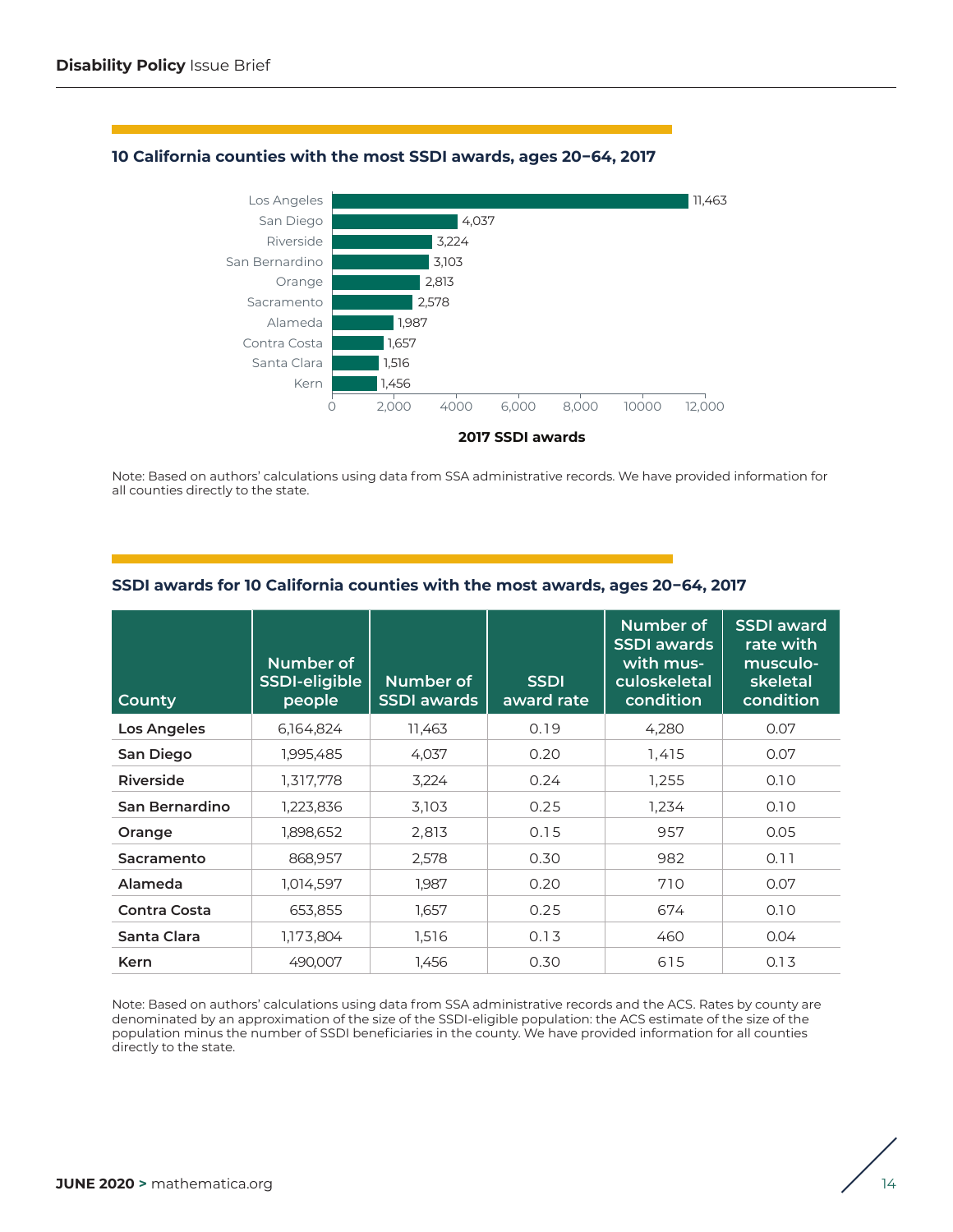# **SSDI application and award information: Connecticut**

#### **SSDI applications and awards in Connecticut, ages 20−64, 2017**

|              | Overall | With musculoskeletal condition |
|--------------|---------|--------------------------------|
| Applications | 12.642  | 4.067                          |
| Awards       | 6.291   | 2.205                          |

Note: Based on authors' calculations using data from SSA administrative records. Application totals do not include those denied for nonmedical reasons.





$$
\Bigg/ \Bigg. \Bigg|
$$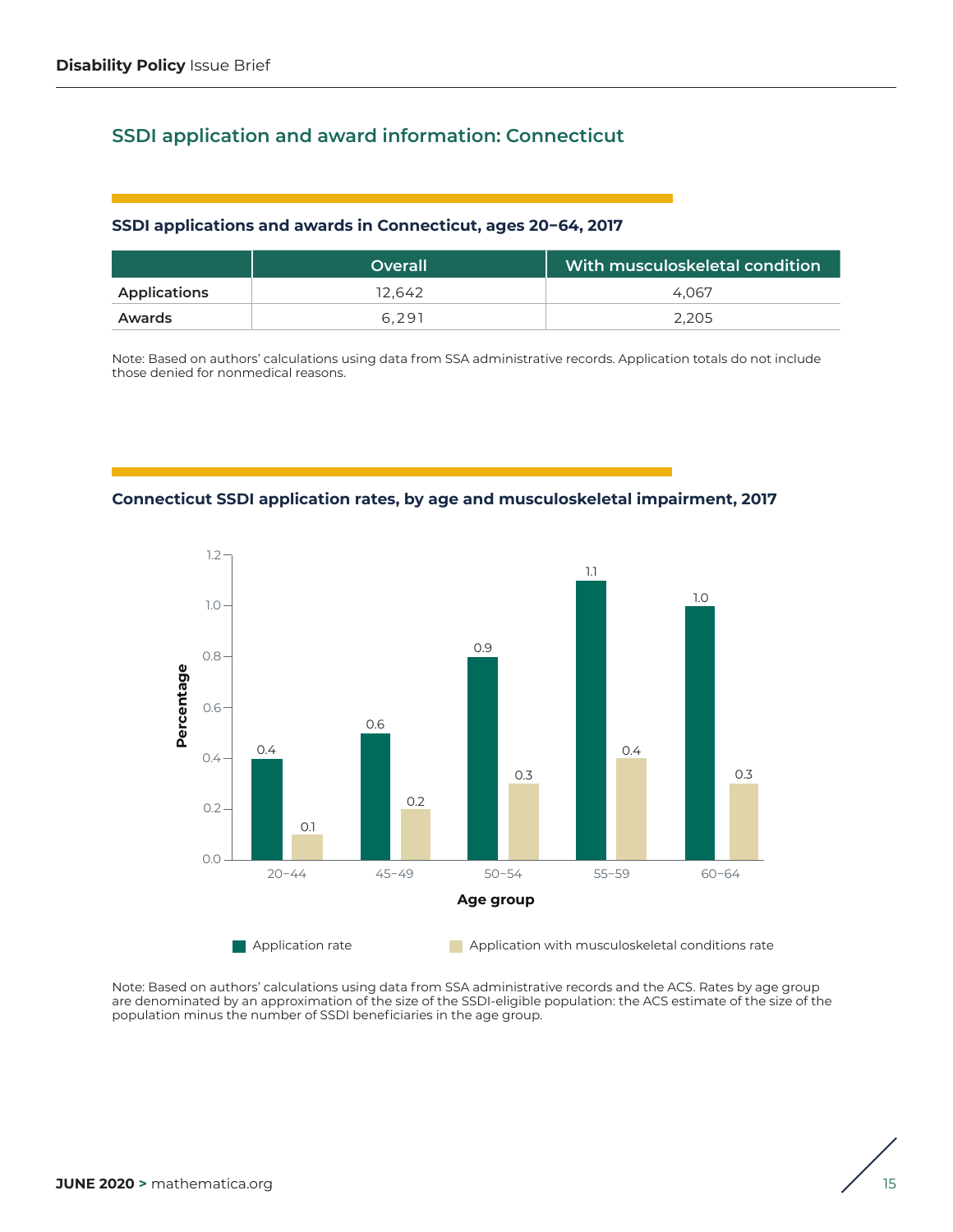#### **8 Connecticut counties with the most SSDI awards, ages 20−64, 2017**



Note: Based on authors' calculations using data from SSA administrative records. We have provided information for all counties directly to the state.

| County           | Number of<br>SSDI-eligible<br>people | Number of<br><b>SSDI</b> awards | <b>SSDI</b><br>award rate | Number of<br><b>SSDI</b> awards<br>with mus-<br>culoskeletal<br>condition | <b>SSDI</b> award<br>rate with<br>musculo-<br>skeletal<br>condition |
|------------------|--------------------------------------|---------------------------------|---------------------------|---------------------------------------------------------------------------|---------------------------------------------------------------------|
| New Haven        | 497,420                              | 1,656                           | 0.33                      | 599                                                                       | 0.12                                                                |
| Hartford         | 517,808                              | 1,567                           | 0.30                      | 516                                                                       | 0.10                                                                |
| Fairfield        | 548,153                              | 1.241                           | 0.23                      | 433                                                                       | 0.08                                                                |
| New London       | 157,346                              | 635                             | 0.40                      | 240                                                                       | 0.15                                                                |
| Litchfield       | 105,732                              | 353                             | 0.33                      | 127                                                                       | 0.12                                                                |
| <b>Middlesex</b> | 95,627                               | 316                             | 0.33                      | 112                                                                       | 0.12                                                                |
| Windham          | 67,773                               | 309                             | 0.46                      | 112                                                                       | 0.17                                                                |
| <b>Tolland</b>   | 90.331                               | 214                             | 0.24                      | 66                                                                        | 0.07                                                                |

## **SSDI awards for 8 Connecticut counties with the most awards, ages 20−64, 2017**

Note: Based on authors' calculations using data from SSA administrative records and the ACS. Rates by county are denominated by an approximation of the size of the SSDI-eligible population: the ACS estimate of the size of the population minus the number of SSDI beneficiaries in the county. We have provided information for all counties directly to the state.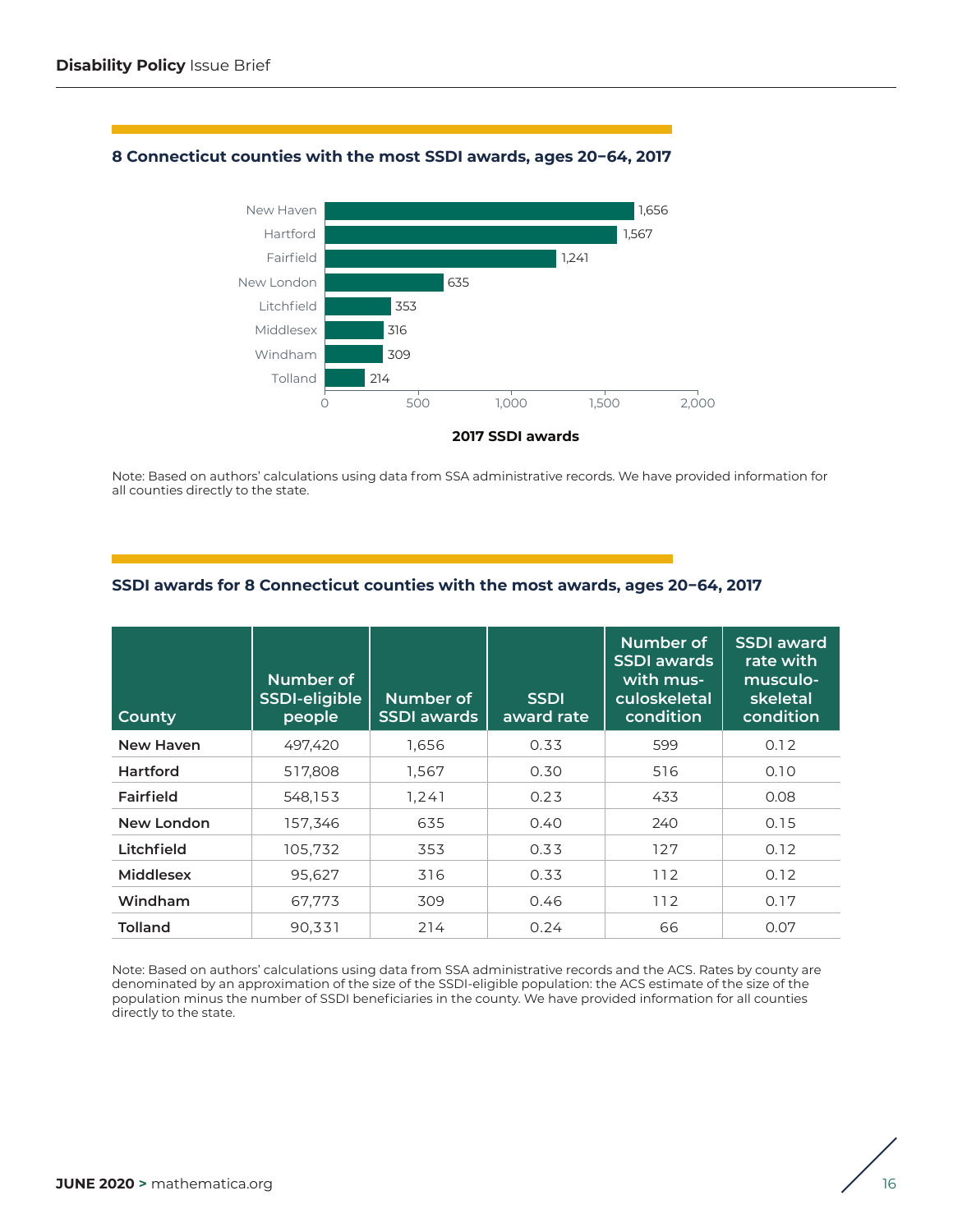# **SSDI application and award information: Kansas**

#### **SSDI applications and awards in Kansas, ages 20−64, 2017**

|              | <b>Overall</b> | With musculoskeletal condition |
|--------------|----------------|--------------------------------|
| Applications | 11.281         | 3.532                          |
| Awards       | 5.394          | 2.292                          |

Note: Based on authors' calculations using data from SSA administrative records. Application totals do not include those denied for nonmedical reasons.



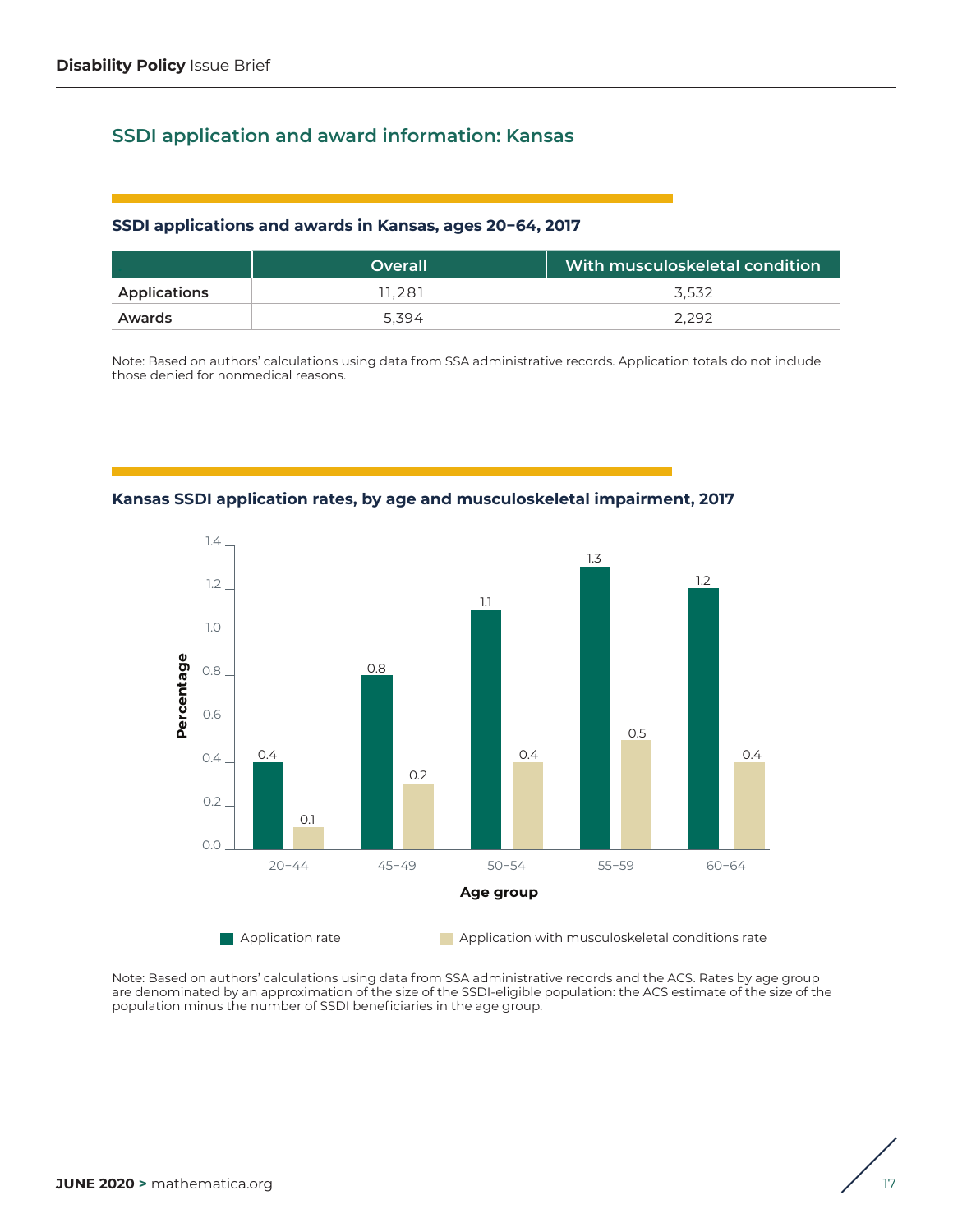

#### **10 Kansas counties with the most SSDI awards, ages 20−64, 2017**

Note: Based on authors' calculations using data from SSA administrative records. We have provided information for all counties directly to the state.

| <b>County</b>  | Number of<br>SSDI-eligible<br>people | Number of<br><b>SSDI</b> awards | <b>SSDI</b><br>award rate | Number of<br><b>SSDI awards</b><br>with mus-<br>culoskeletal<br>condition | <b>SSDI</b> award<br>rate with<br>musculo-<br>skeletal<br>condition |
|----------------|--------------------------------------|---------------------------------|---------------------------|---------------------------------------------------------------------------|---------------------------------------------------------------------|
| Sedgwick       | 283,991                              | 1.082                           | 0.38                      | 376                                                                       | 0.13                                                                |
| <b>Johnson</b> | 337,830                              | 584                             | 0.17                      | 157                                                                       | 0.05                                                                |
| Wyandotte      | 89,921                               | 439                             | 0.49                      | 153                                                                       | 0.17                                                                |
| Shawnee        | 96,062                               | 411                             | 0.43                      | 135                                                                       | 0.14                                                                |
| <b>Douglas</b> | 73,512                               | 163                             | 0.22                      | 59                                                                        | 0.08                                                                |
| Saline         | 30,189                               | 148                             | 0.49                      | 54                                                                        | 0.18                                                                |
| Leavenworth    | 46,323                               | 142                             | 0.31                      | 59                                                                        | 0.13                                                                |
| Reno           | 33,690                               | 140                             | 0.42                      | 60                                                                        | 0.18                                                                |
| <b>Butler</b>  | 36,461                               | 135                             | 0.37                      | 55                                                                        | 0.15                                                                |
| Montgomery     | 17,020                               | 99                              | 0.58                      | 40                                                                        | 0.24                                                                |

#### **SSDI awards for 10 Kansas counties with the most awards, ages 20−64, 2017**

Note: Based on authors' calculations using data from SSA administrative records and the ACS. Rates by county are denominated by an approximation of the size of the SSDI-eligible population: the ACS estimate of the size of the population minus the number of SSDI beneficiaries in the county. We have provided information for all counties directly to the state.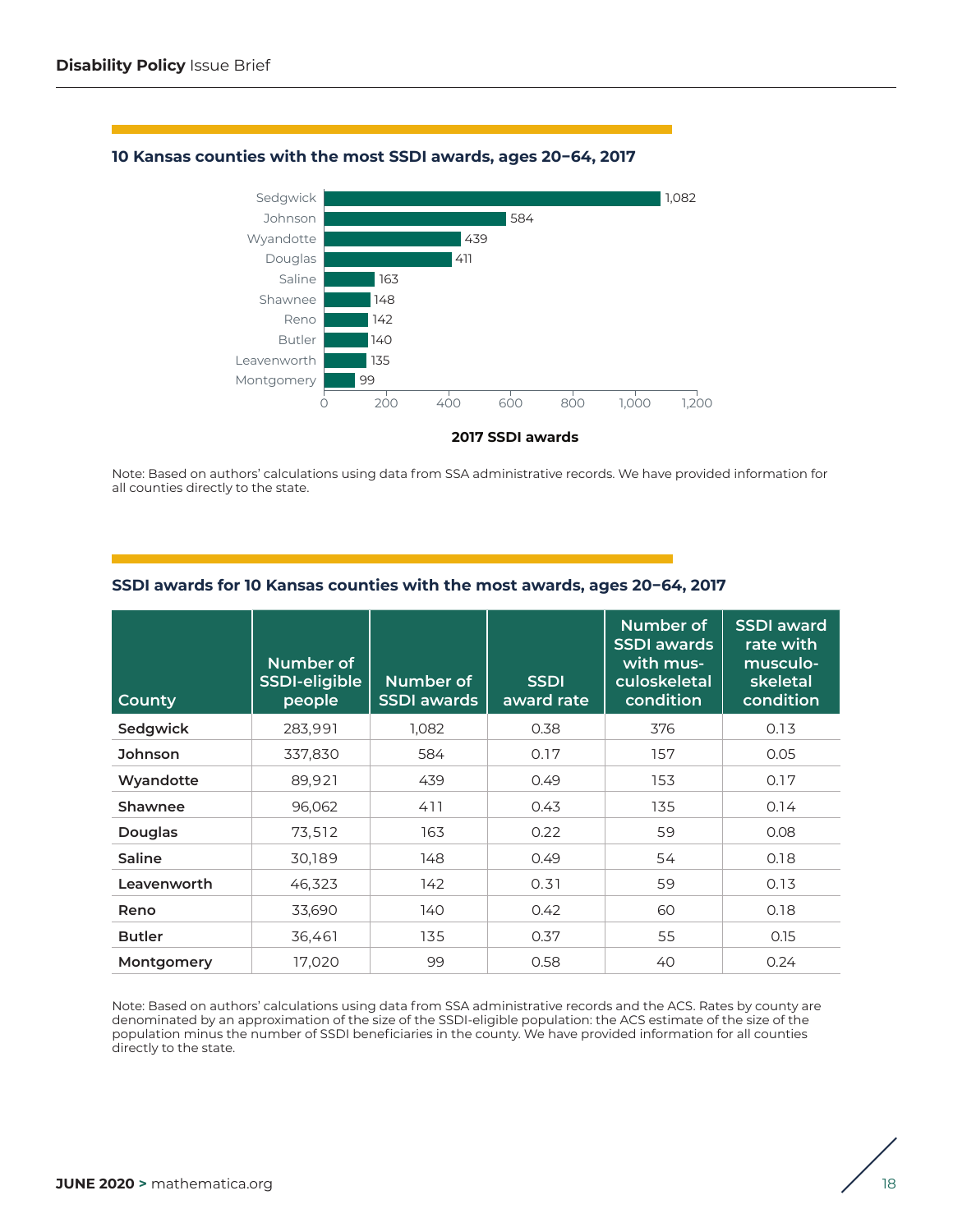# **SSDI application and award information: Kentucky**

#### **SSDI applications and awards in Kentucky, ages 20−64, 2017**

|              | Overall | With musculoskeletal condition |
|--------------|---------|--------------------------------|
| Applications | 26.049  | 11.779                         |
| Awards       | 12.431  | 5.974                          |

Note: Based on authors' calculations using data from SSA administrative records. Application totals do not include those denied for nonmedical reasons.





$$
\Bigg/ \Bigg|_{19}
$$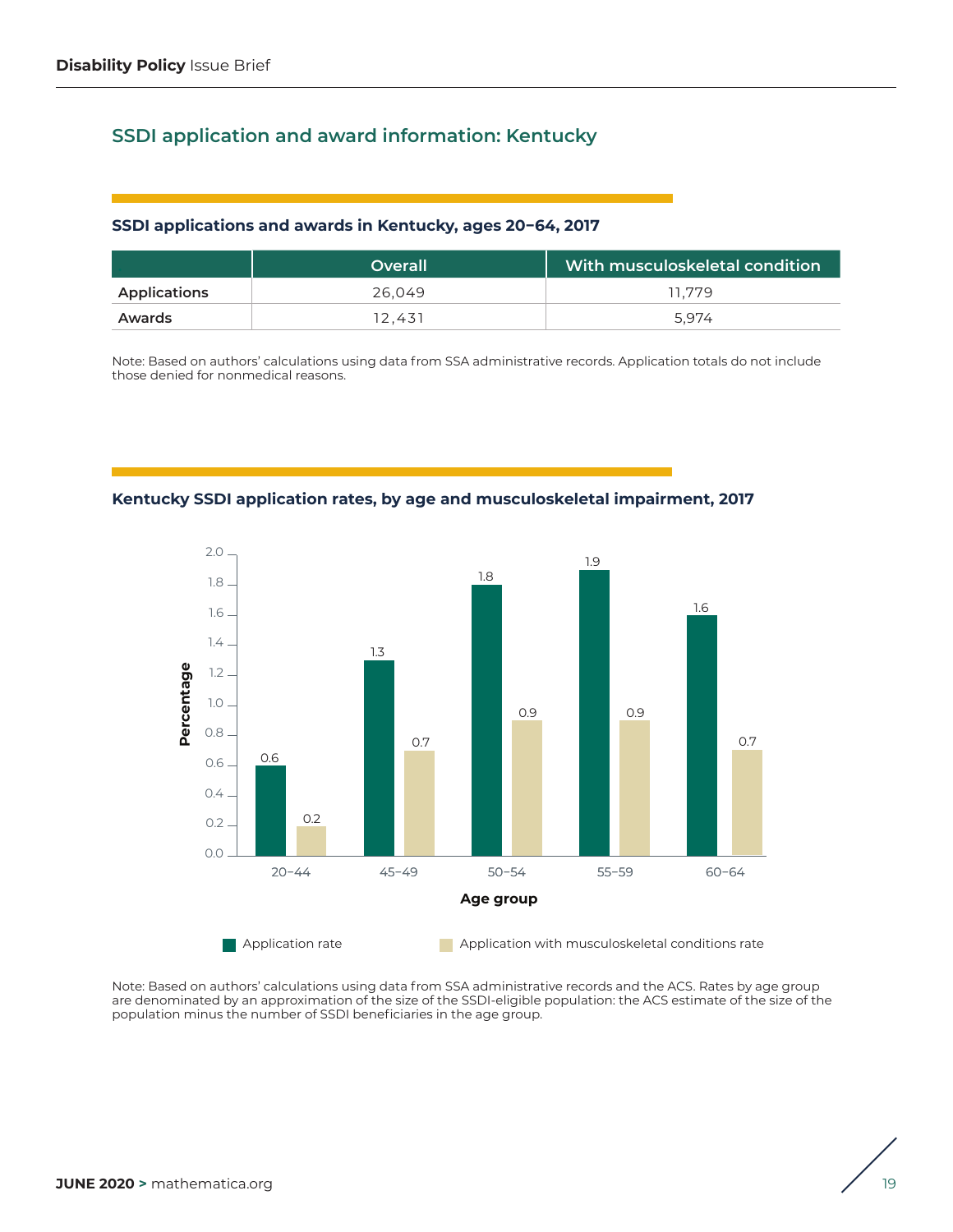

#### **10 Kentucky counties with the most SSDI awards, ages 20−64, 2017**

Note: Based on authors' calculations using data from SSA administrative records. Phase 1 counties include: Bullitt, Henry, Jefferson, Oldham, Shelby, Spencer, and Trimble. We have provided information for all counties directly to the state.

## **SSDI award information for the Kentucky counties with the most awards, ages 20−64, 2017**

| <b>County</b>           | Number of<br><b>SSDI-eligible</b><br>people | Number of<br><b>SSDI</b> awards | <b>SSDI</b><br>award rate | Number of<br><b>SSDI</b> awards<br>with mus-<br>culoskeletal<br>condition | <b>SSDI</b> award<br>rate with<br>musculo-<br>skeletal<br>condition |
|-------------------------|---------------------------------------------|---------------------------------|---------------------------|---------------------------------------------------------------------------|---------------------------------------------------------------------|
| <b>Jefferson</b>        | 436,300                                     | 1,945                           | 0.45                      | 749                                                                       | 0.17                                                                |
| Fayette                 | 192,435                                     | 506                             | 0.26                      | 185                                                                       | 0.10                                                                |
| Kenton                  | 94,793                                      | 346                             | 0.37                      | 132                                                                       | 0.14                                                                |
| Hardin                  | 60,409                                      | 330                             | 0.55                      | 135                                                                       | 0.22                                                                |
| <b>Pike</b>             | 31,676                                      | 323                             | 1.02                      | 192                                                                       | 0.61                                                                |
| <b>Daviess</b>          | 52,685                                      | 276                             | 0.52                      | 102                                                                       | 0.19                                                                |
| Warren                  | 70,329                                      | 262                             | 0.37                      | 99                                                                        | 0.14                                                                |
| Pulaski                 | 33,281                                      | 238                             | 0.72                      | 119                                                                       | 0.36                                                                |
| <b>Boone</b>            | 72,604                                      | 236                             | 0.33                      | 100                                                                       | 0.14                                                                |
| Laurel                  | 32,518                                      | 226                             | 0.69                      | 134                                                                       | 0.41                                                                |
| <b>Phase 1 counties</b> | 564,903                                     | 2,398                           | 0.42                      | 979                                                                       | 0.17                                                                |

Note: Based on authors' calculations using data from SSA administrative records and the ACS. Rates by county are denominated by an approximation of the size of the SSDI-eligible population: the ACS estimate of the size of the population minus the number of SSDI beneficiaries in the county. Phase 1 counties include: Bullitt, Henry, Jefferson, Oldham, Shelby, Spencer, and Trimble. We have provided information for all counties directly to the state.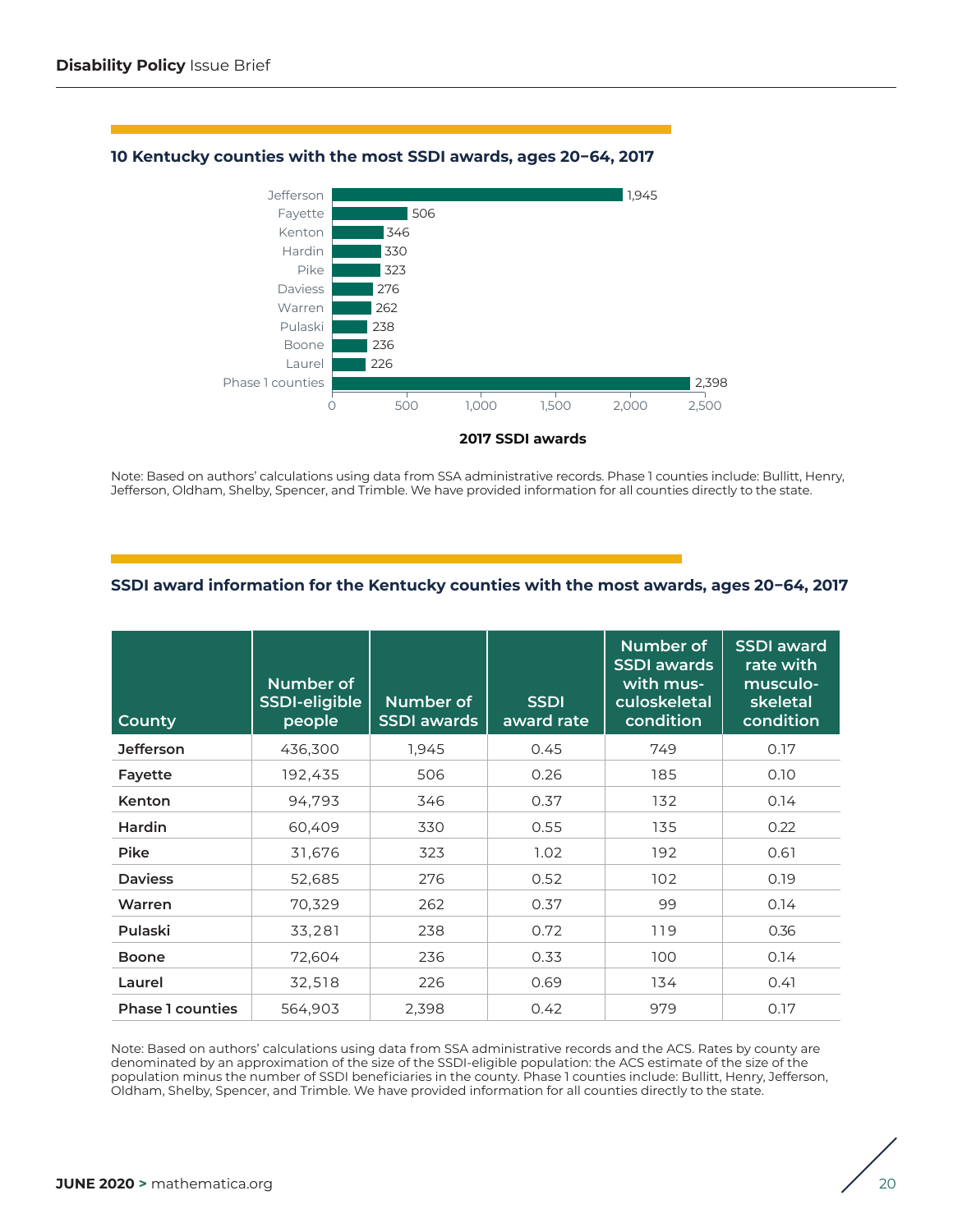# **SSDI application and award information: Minnesota**

#### **SSDI applications and awards in Minnesota, ages 20−64, 2017**

|              | <b>Overall</b> | With musculoskeletal condition |
|--------------|----------------|--------------------------------|
| Applications | 17.880         | 6.054                          |
| Awards       | 8.353          | 3.229                          |

Note: Based on authors' calculations using data from SSA administrative records. Application totals do not include those denied for nonmedical reasons.





$$
\Bigg/ \Bigg._{21}
$$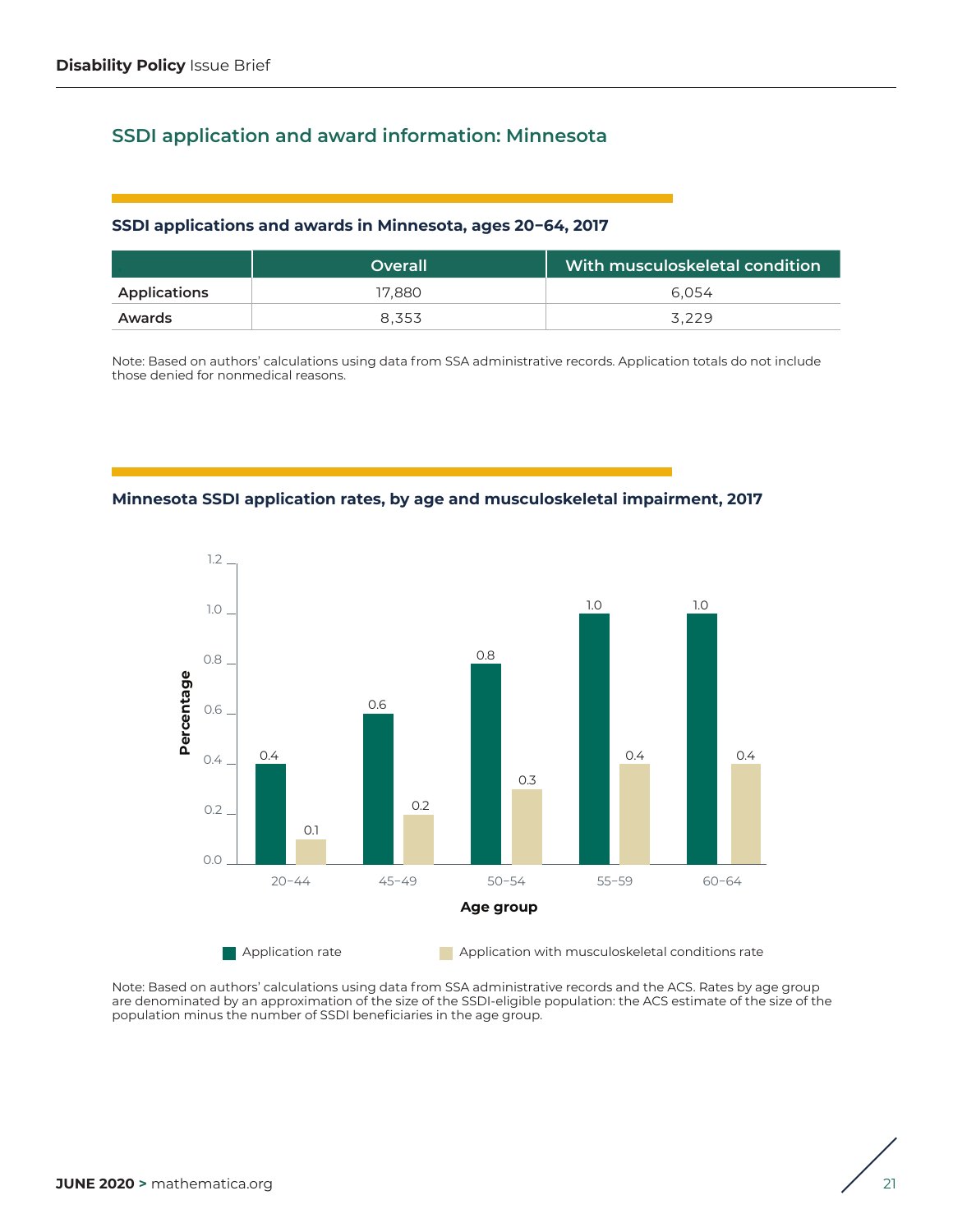

#### **10 Minnesota counties with the most SSDI awards, ages 20−64, 2017**

Note: Based on authors' calculations using data from SSA administrative records. Phase 1 counties include: Bullitt, Henry, Jefferson, Oldham, Shelby, Spencer, and Trimble. We have provided information for all counties directly to the state.

## **SSDI awards for 10 Minnesota counties with the most awards, ages 20−64, 2017**

| <b>County</b>           | Number of<br>SSDI-eligible<br>people | Number of<br><b>SSDI</b> awards | <b>SSDI</b><br>award rate | Number of<br><b>SSDI</b> awards<br>with mus-<br>culoskeletal<br>condition | <b>SSDI</b> award<br>rate with<br>musculo-<br>skeletal<br>condition |
|-------------------------|--------------------------------------|---------------------------------|---------------------------|---------------------------------------------------------------------------|---------------------------------------------------------------------|
| Hennepin                | 746,999                              | 1,537                           | 0.21                      | 401                                                                       | 0.05                                                                |
| Ramsey                  | 313,913                              | 725                             | 0.23                      | 214                                                                       | 0.07                                                                |
| Dakota                  | 243,627                              | 575                             | 0.24                      | 173                                                                       | 0.07                                                                |
| Anoka                   | 203,805                              | 561                             | 0.28                      | 195                                                                       | 0.10                                                                |
| <b>Saint Louis</b>      | 113,066                              | 404                             | 0.36                      | 177                                                                       | 0.16                                                                |
| Washington              | 145,223                              | 356                             | 0.25                      | 128                                                                       | 0.09                                                                |
| <b>Stearns</b>          | 88,173                               | 215                             | 0.24                      | 93                                                                        | 0.11                                                                |
| Olmsted                 | 87,322                               | 206                             | 0.24                      | 61                                                                        | 0.07                                                                |
| Wright                  | 73,687                               | 175                             | 0.24                      | 75                                                                        | 0.10                                                                |
| Scott                   | 82,715                               | 172                             | 0.21                      | 54                                                                        | 0.07                                                                |
| <b>Phase 1 counties</b> | 278,358                              | 749                             | 0.27                      | 304                                                                       | 0.11                                                                |

Note: Based on authors' calculations using data from SSA administrative records and the ACS. Rates by county are denominated by an approximation of the size of the SSDI-eligible population: the ACS estimate of the size of the population minus the number of SSDI beneficiaries in the county. Phase 1 counties include: Dodge, Fillmore, Freeborn, Goodhue, Houston, Mower, Olmsted, Rice, Steele, Wabasha, and Winona. We have provided information for all counties directly to the state.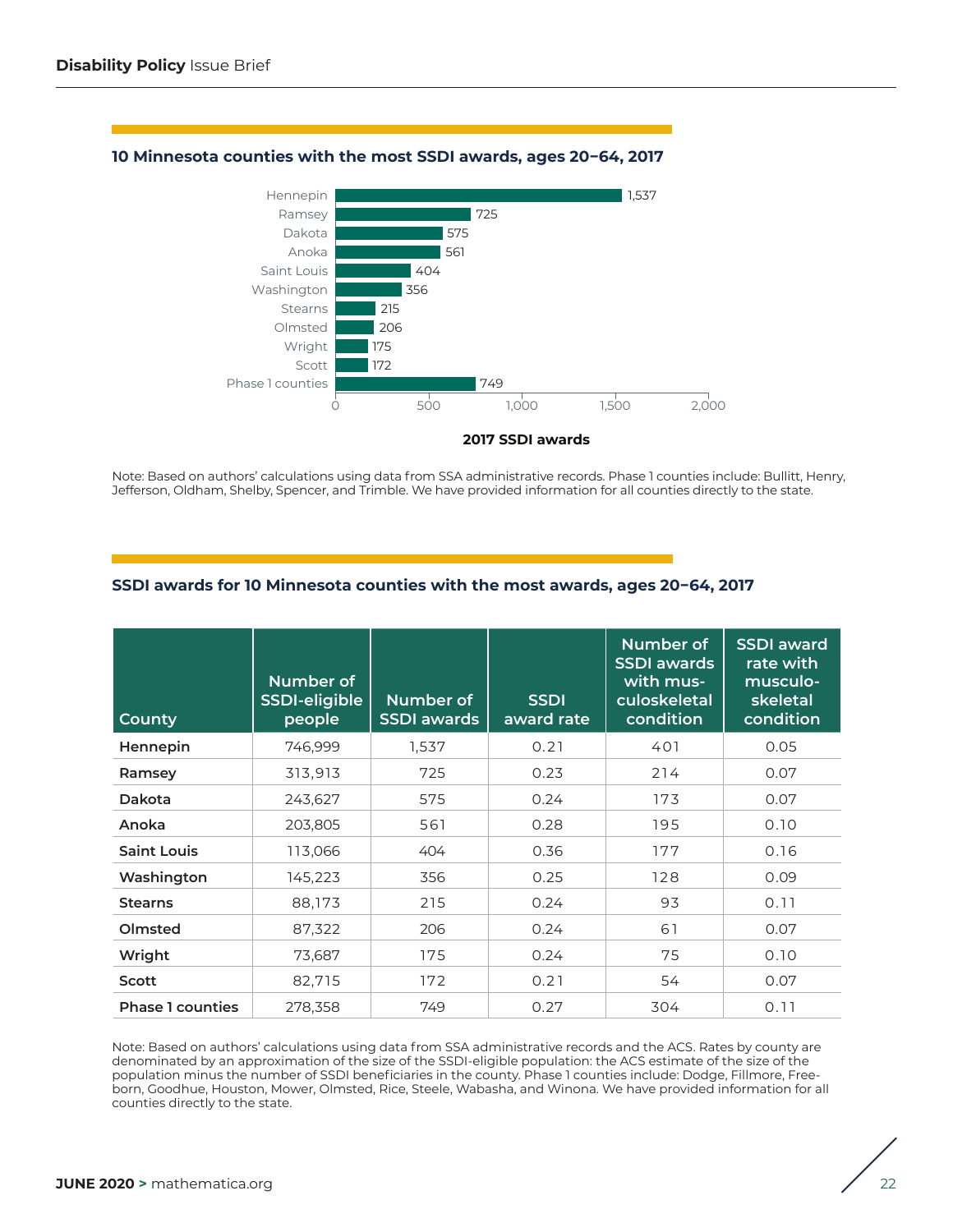## **SSDI application and award information: Ohio**

#### **SSDI applications and awards in Ohio, ages 20−64, 2017**

|              | Overall | With musculoskeletal condition |
|--------------|---------|--------------------------------|
| Applications | 49.957  | 19.066                         |
| Awards       | 49.957  | 10.096                         |

Note: Based on authors' calculations using data from SSA administrative records. Application totals do not include those denied for nonmedical reasons.



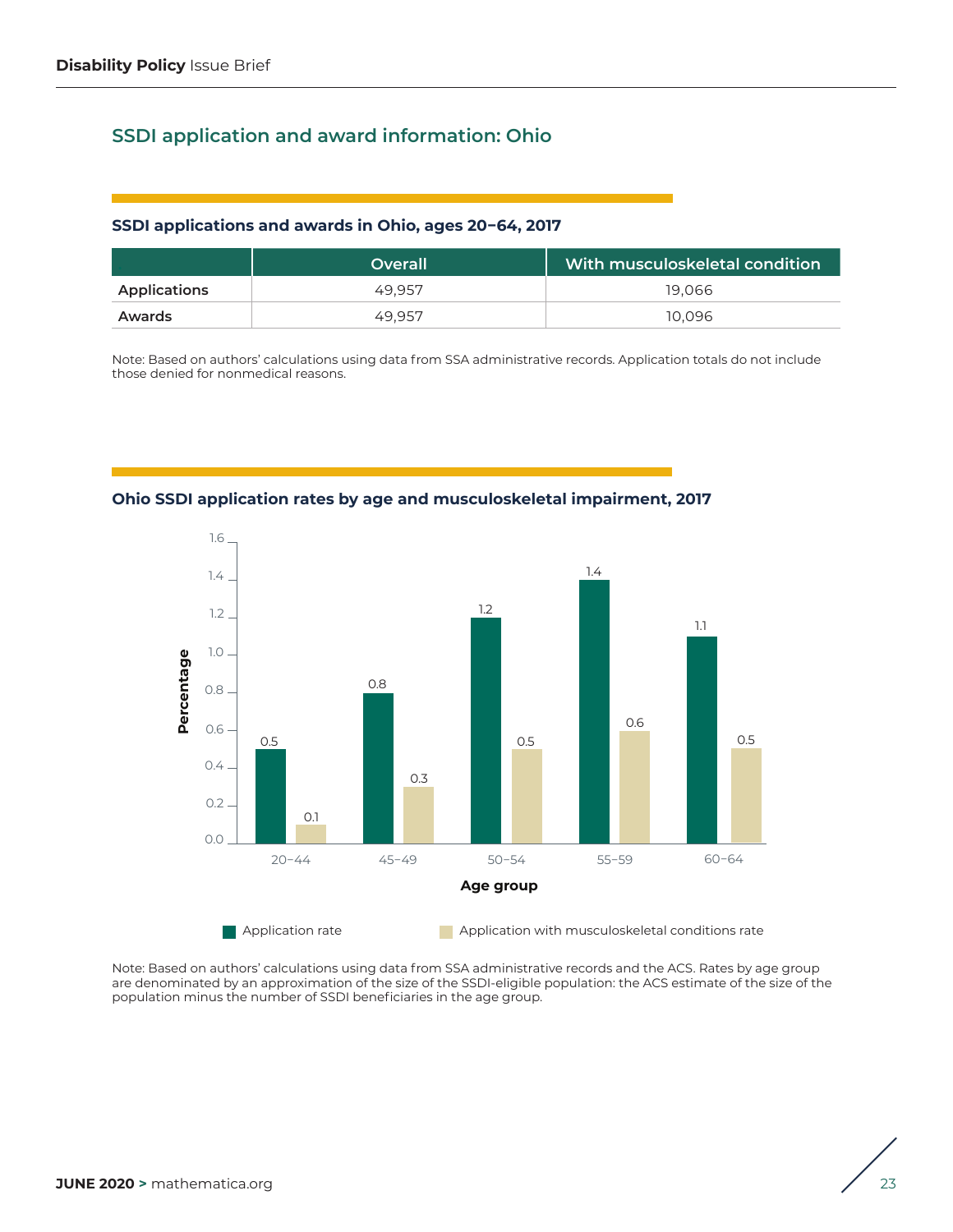

#### **10 Ohio counties with the most SSDI awards, ages 20−64, 2017**

Note: Based on authors' calculations using data from SSA administrative records. Phase 1 counties include: Columbiana, Mahoning, and Trumbull. We have provided information for all counties directly to the state.

| <b>County</b>           | <b>Number of</b><br><b>SSDI-eligible</b><br>people | Number of<br><b>SSDI</b> awards | <b>SSDI</b><br>award rate | Number of<br><b>SSDI</b> awards<br>with mus-<br>culoskeletal<br>condition | <b>SSDI</b> award<br>rate with<br>musculo-<br>skeletal<br>condition |
|-------------------------|----------------------------------------------------|---------------------------------|---------------------------|---------------------------------------------------------------------------|---------------------------------------------------------------------|
| Cuyahoga                | 711,170                                            | 2,846                           | 0.40                      | 1,020                                                                     | 0.14                                                                |
| Franklin                | 756,257                                            | 2,197                           | 0.29                      | 729                                                                       | 0.10                                                                |
| Hamilton                | 461,682                                            | 1,624                           | 0.35                      | 562                                                                       | 0.12                                                                |
| Summit                  | 308,614                                            | 1,240                           | 0.40                      | 431                                                                       | 0.14                                                                |
| Montgomery              | 294,872                                            | 1,145                           | 0.39                      | 433                                                                       | 0.15                                                                |
| Lucas                   | 243,130                                            | 1,037                           | 0.43                      | 375                                                                       | 0.15                                                                |
| <b>Stark</b>            | 203,965                                            | 930                             | 0.46                      | 332                                                                       | 0.16                                                                |
| <b>Butler</b>           | 211,583                                            | 739                             | 0.35                      | 286                                                                       | 0.14                                                                |
| Mahoning                | 126,356                                            | 663                             | 0.52                      | 266                                                                       | 0.21                                                                |
| Lorain                  | 168,982                                            | 647                             | 0.38                      | 263                                                                       | 0.16                                                                |
| <b>Phase 1 counties</b> | 293,021                                            | 1,583                           | 0.54                      | 655                                                                       | 0.22                                                                |

## **SSDI awards for 10 Ohio counties with the most awards, ages 20−64, 2017**

Note: Based on authors' calculations using data from SSA administrative records and the ACS. Rates by county are denominated by an approximation of the size of the SSDI-eligible population: the ACS estimate of the size of the population minus the number of SSDI beneficiaries in the county. Phase 1 counties include Columbiana, Mahoning, and Trumbull. We have provided information for all counties directly to the state.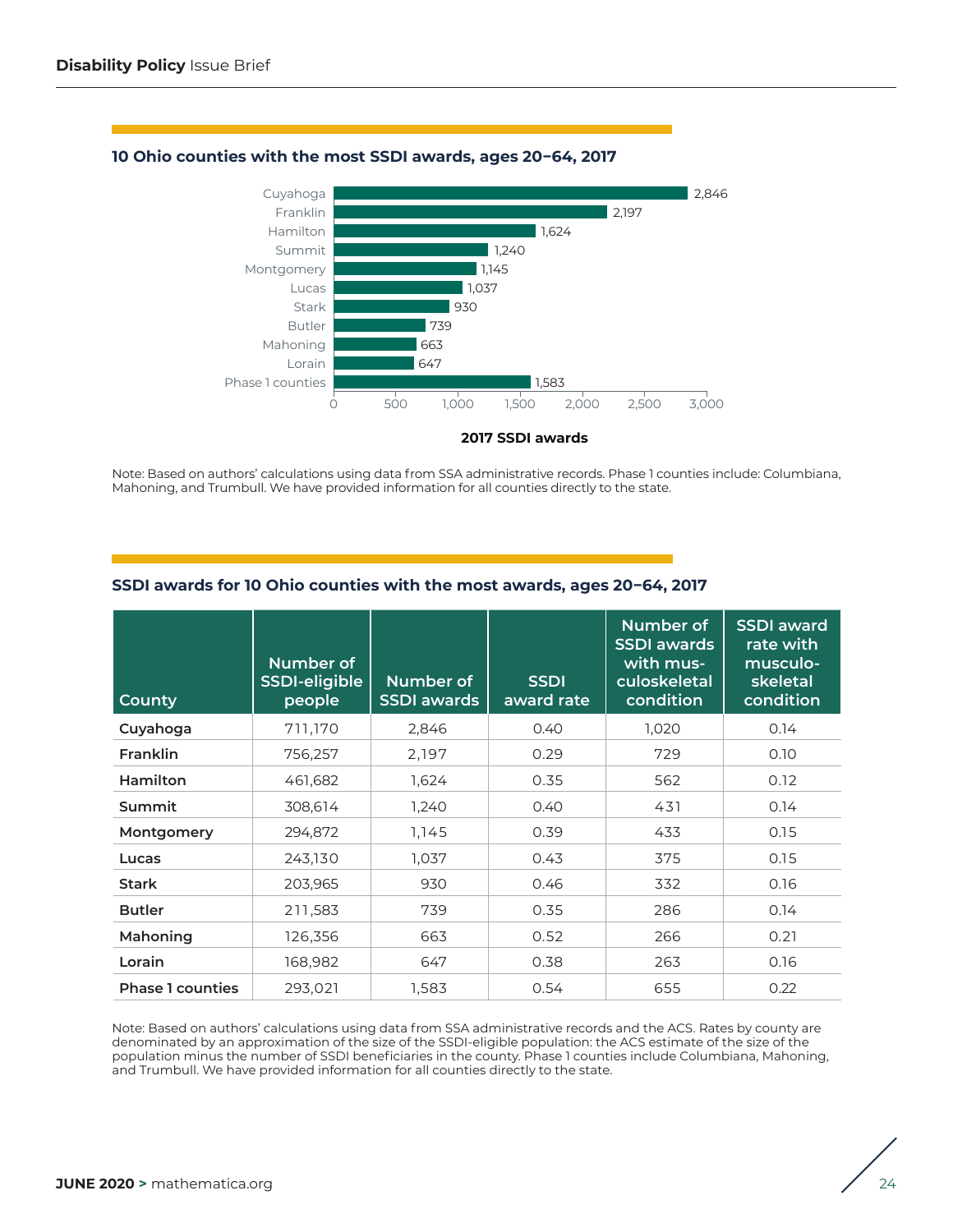# **SSDI application and award information: Vermont**

#### **SSDI applications and awards in Vermont, ages 20−64, 2017**

|                     | <b>Overall</b> | With musculoskeletal condition b |
|---------------------|----------------|----------------------------------|
| <b>Applications</b> | 2.710          | 864                              |
| Awards              | 1.523          | <b>602</b>                       |

Note: Based on authors' calculations using data from SSA administrative records. Application totals do not include those denied for nonmedical reasons.

**Vermont SSDI application rates, by age and musculoskeletal impairment, 2017**



$$
\Bigg/ \Bigg/_{25}
$$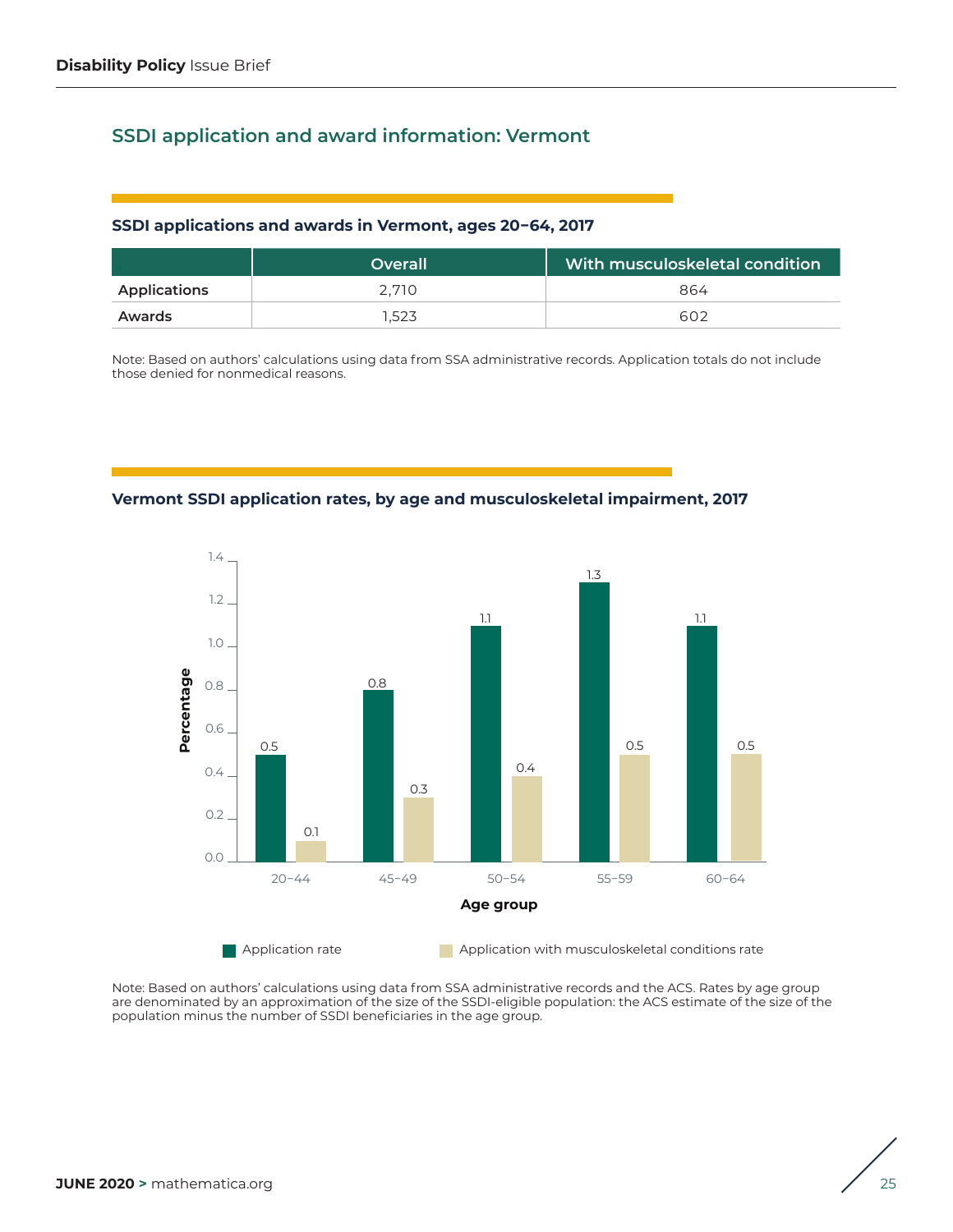

#### **10 Vermont counties with the most SSDI awards, ages 20−64, 2017**

Note: Based on authors' calculations using data from SSA administrative records. We have provided information for all counties directly to the state.

| <b>County</b>     | Number of<br>SSDI-eligible<br>people | Number of<br><b>SSDI</b> awards | <b>SSDI</b><br>award rate | Number of<br><b>SSDI</b> awards<br>with mus-<br>culoskeletal<br>condition | <b>SSDI</b> award<br>rate with<br>musculo-<br>skeletal<br>condition |
|-------------------|--------------------------------------|---------------------------------|---------------------------|---------------------------------------------------------------------------|---------------------------------------------------------------------|
| Chittenden        | 97,633                               | 369                             | 0.38                      | 109                                                                       | 0.11                                                                |
| Rutland           | 32,607                               | 181                             | 0.56                      | 63                                                                        | 0.19                                                                |
| Franklin          | 26,483                               | 141                             | 0.53                      | 76                                                                        | 0.29                                                                |
| Windsor           | 30,499                               | 130                             | 0.43                      | 59                                                                        | 0.19                                                                |
| Orange            | 15,582                               | 123                             | 0.79                      | 49                                                                        | 0.31                                                                |
| Windham           | 23,941                               | 110                             | 0.46                      | 39                                                                        | 0.16                                                                |
| Washington        | 33,871                               | 94                              | 0.28                      | 39                                                                        | 0.12                                                                |
| Addison           | 21,018                               | 83                              | 0.39                      | 44                                                                        | 0.21                                                                |
| Caledonia         | 16,679                               | 83                              | 0.50                      | 27                                                                        | 0.16                                                                |
| <b>Bennington</b> | 19,079                               | 73                              | 0.38                      | 30                                                                        | 0.16                                                                |

#### **SSDI awards for 10 Vermont counties with the most awards, ages 20−64, 2017**

Note: Based on authors' calculations using data from SSA administrative records and the ACS. Rates by age group are denominated by an approximation of the size of the SSDI-eligible population: the ACS estimate of the size of the population minus the number of SSDI beneficiaries in the age group. We have provided information for all counties directly to the state.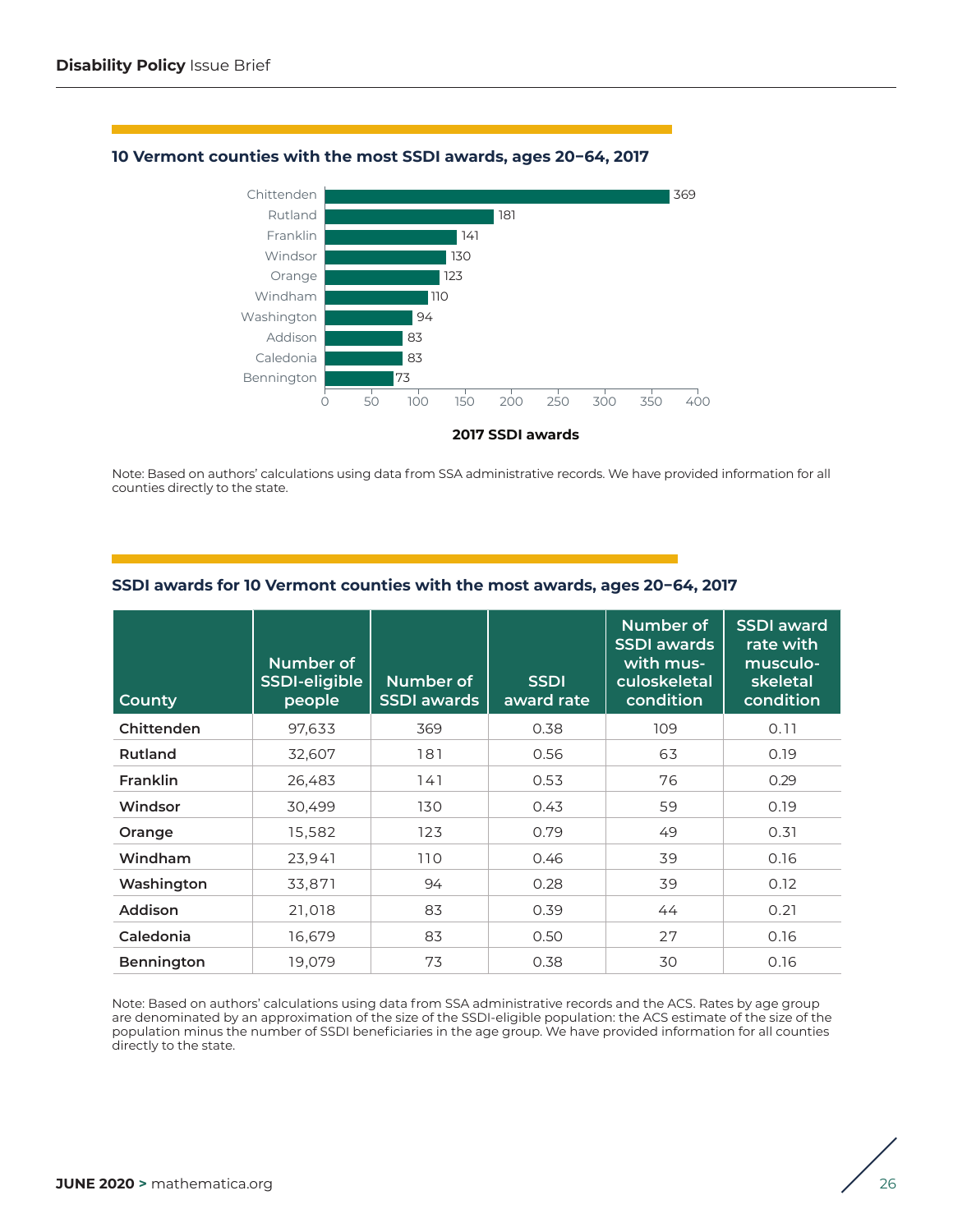# **SSDI application and award information: Washington**

#### **SSDI applications and awards in Washington, ages 20−64, 2017**

|              | Overall | With musculoskeletal condition |
|--------------|---------|--------------------------------|
| Applications | 30.122  | 10.665                         |
| Awards       | 13.125  | 4.990                          |

Note: Based on authors' calculations using data from SSA administrative records. Application totals do not include those denied for nonmedical reasons.

**Washington SSDI application rates by age and musculoskeletal impairment, 2017**